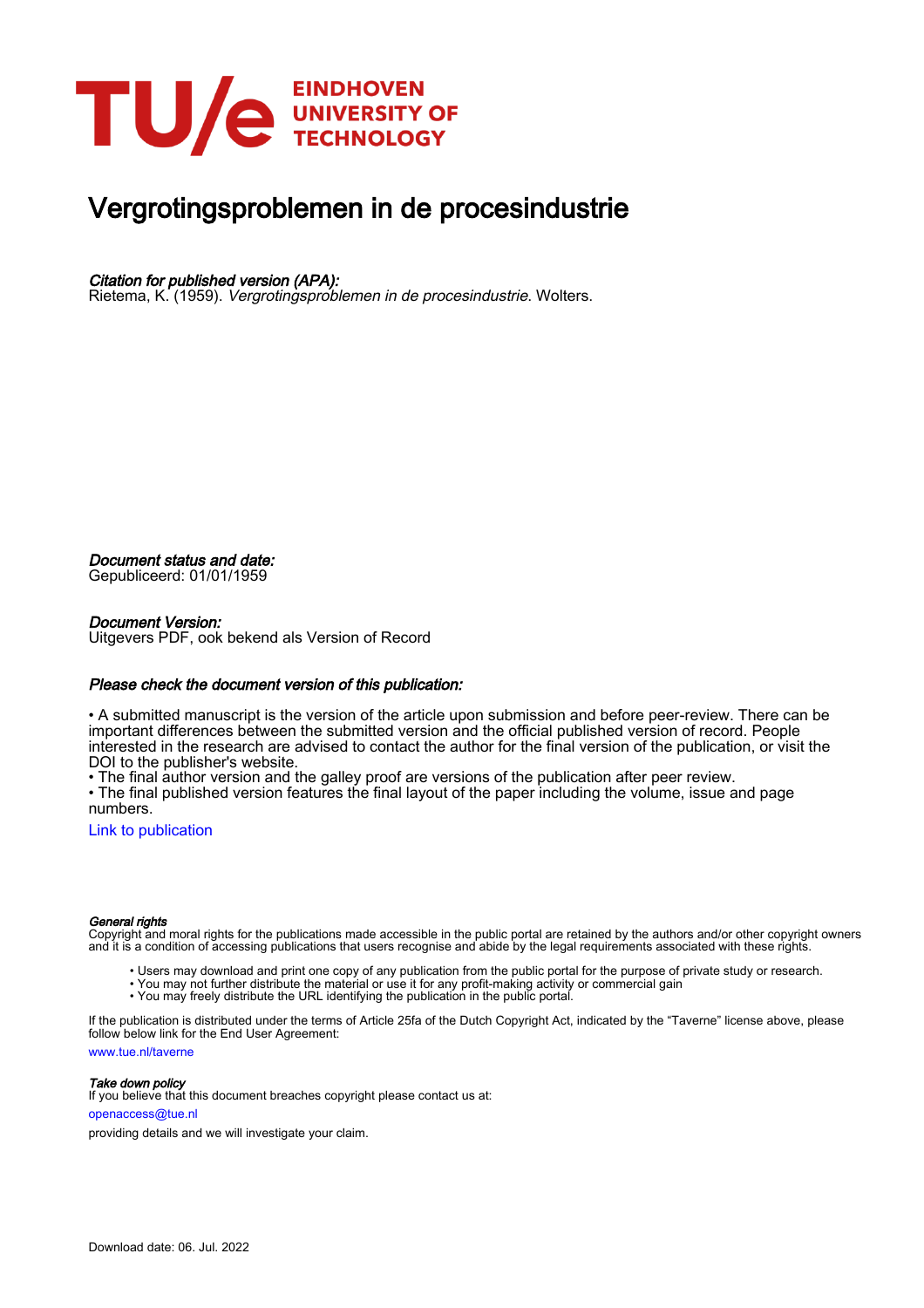# VERGROTINGSPROBLEMEN IN DE PROCESINDUSTRIE

## **REDE**

UITGESPROKEN BIJ DE AANVAARDING VAN HET AMBT VAN GEWOON HOOGLERAAR IN DE AFDELING DER SCHEIKUNDIGE TECHNOLOGIE AAN DE TECHNISCHE HOGESCHOOL TE EINDHOVEN OP VRIJDAG 15 JANUARI 1960

**DOOR** 

# Dr. K. RIETEMA

J. B. WOLTERS / GRONINGEN 1959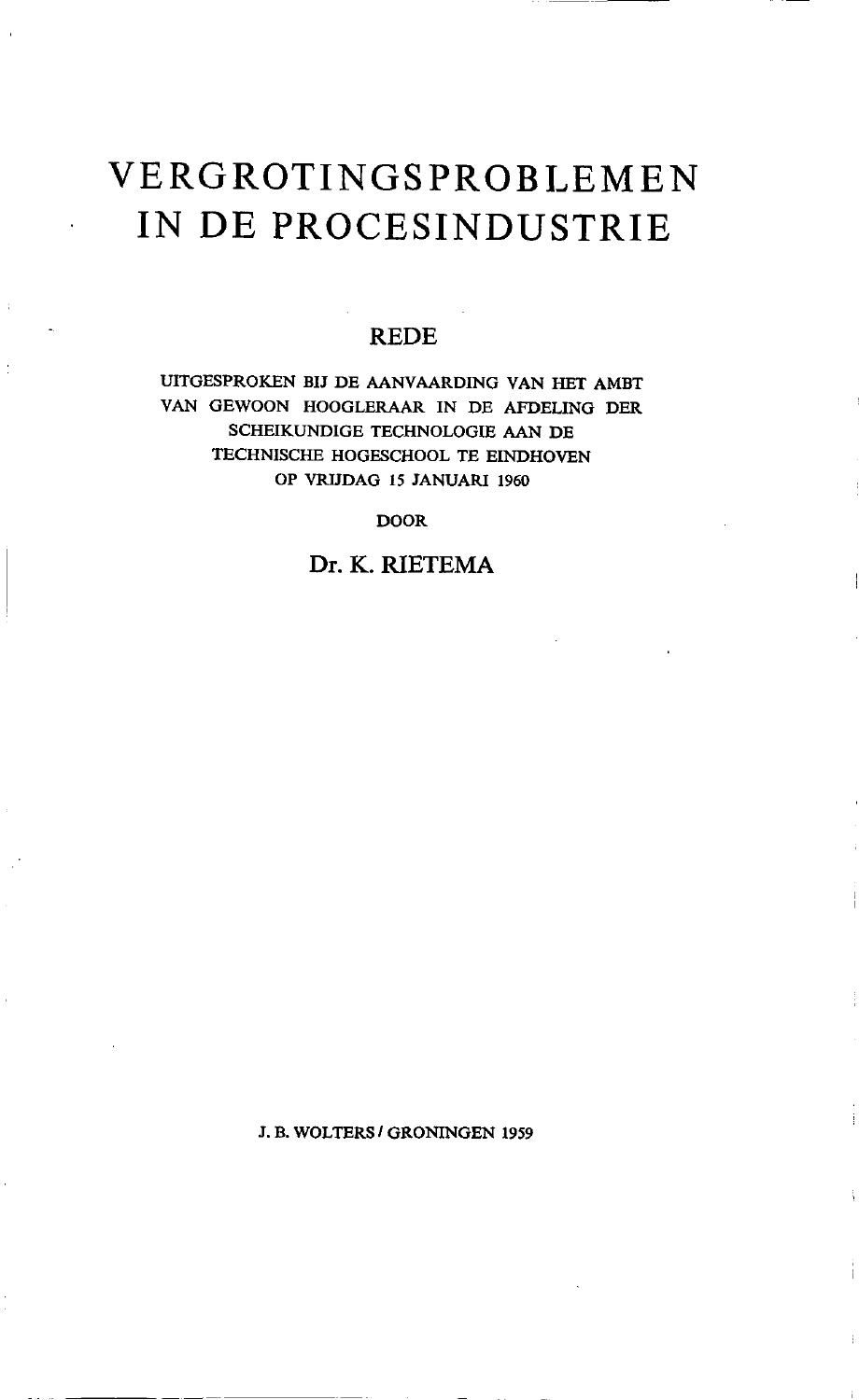Miine Heren Curatoren. Mijne Heren Hoogleraren en Adviseurs. Dames en Heren leden van de wetenschappelijke, technische en administratieve staf. Dames en Heren studenten. en voorts Gii allen die door Uw aanwezigheid van Uw belangstelling blijk geeft,

#### Dames en Heren.

Het is U allen bekend dat gedurende de na-oorlogse periode over de gehele wereld een enorme expansie van de industrie heeft plaats gevonden. Deze expansie heeft haar einde nog lang niet gevonden, integendeel, allerwegen wordt verwacht en noodzakelijk geoordeeld dat deze expansie nog steeds verder voort zal schrijden teneinde een eveneens voortdurend zich uitbreidende wereldbevolking van haar dagelijkse levensbehoeften te kunnen voorzien en om aan de menselijke drang tot steeds verdere beheersing van de natuur en het wereldgebeuren tegemoet te komen.

Het is deze verwachte en noodzakelijke expansie die de aanleiding is geweest hier in Eindhoven de tweede T.H. van Nederland te stichten met als minder sprekend gevolg dat vandaag voor de 30ste maal sinds september 1957 een hoogleraar vóór U staat om te trachten in een zinvolle oratie zijn zienswijze op het door hem te doceren vak en op de plaats die dit vak in het geheel van techniek en wetenschap inneemt, uiteen te zetten.

In dit verband zou ik vandaag Uw aandacht willen vestigen op een bepaalde groep van industrieën die in de bevordering van onze welvaart wel een bijzondere plaats inneemt, niet door de grote werkgelegen-. heid die zij met zich meebrengt maar omdat deze groep van industrieën als het ware optreedt als leverancier van nieuwe grondstoffen en daardoor een land dat van nature arm is aan bodemprodukten tot een rijker land kan maken.

Ingewijden onder U zullen begrijpen dat ik op de zogenaamde proces-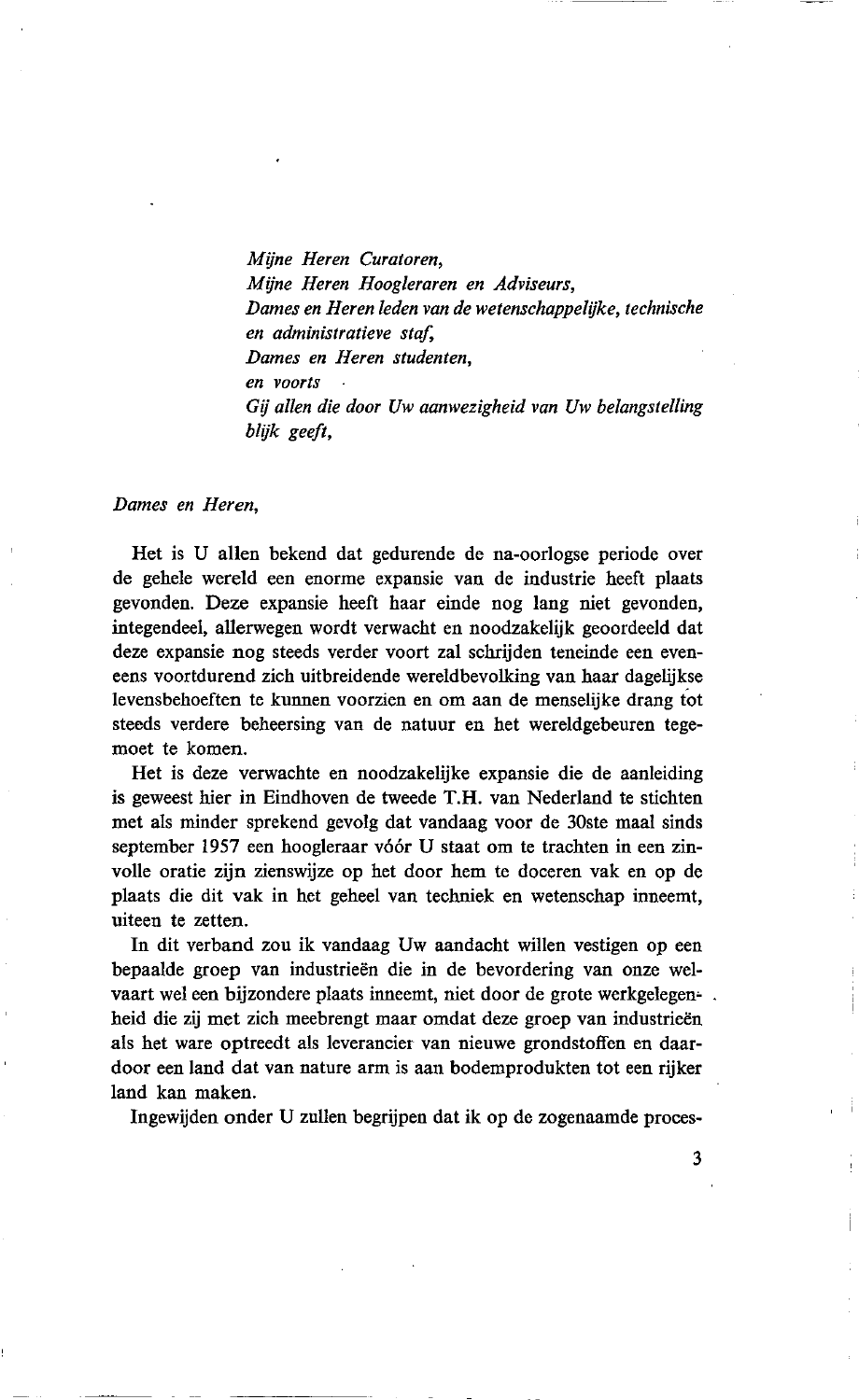industrie doel. Hieronder versta ik die industrie waarin ruwe grondstoffen in geheel of nagenoeg geheel gesloten apparatuur verwerkt, omgezet of ontleed worden tot andere stoffen en produkten, die hetzij direct geconsumeerd worden, hetzij weer grondstoffen zijn voor andere industrieën die ze tot gebruiks- of consumptie-artikelen bewerken.

Tot deze procesindustrie kunnen we rekenen bijna de gehele chemische industrie, de petroleumindustrie, een groot deel van de voedings- en genotmiddelen-industrie, de metallurgische industrie en nog enkele kleinere industrieën. Ook een groot deel van de kernenergie-industrie zal hiertoe gerekend moeten worden en wel dat deel dat zich bezig houdt met de voorbewerking van de kernbrandstof en met de verwerking van de afvalstoffen.

Vooral na de eeuwwisseling is deze procesindustrie tot ontwikkeling gekomen en er is toen een speciale technische wetenschap ontstaan die zich bezig houdt met het ontwerpen en het bedrijven van, alsmede met de research voor deze industrie. Deze wetenschap is het eerst als zodanig geformuleerd door de Engelsman GEORGE DAVIS in 1901, echter in Amerika verder ontwikkeld. Aan haar toepassing oorspronkelijk alleen in de chemische en aanverwante industrie dankt deze wetenschap haar Angelsaksische naam: "Chemical Engineering". Een goede vertaling van dit woord te geven is zeer moeilijk. In ons land, waar dit vak eigenlijk pas sedert de laatste wereldoorlog onderwezen wordt, is het veelal gebruikelijk de benaming "Chemische Techniek" te gebruiken. De Engelse naam is echter historisch gegroeid, hetgeen niet het geval is met de Nederlandse vertaling. Mijns inziens is er daarom geen aanleiding om ook in de vertaling deze sterke nadruk op de toepassing in de chemische industrie te laten uitkomen en is het beter een naam te kiezen die duidelijker het toepassingsgebied aangeeft. Ik zou daarom willen voorstellen de betreffende technische wetenschap "Proceskunde" en de beoefenaar van deze wetenschap "Proceskundig Ingenieur" te noemen.

Wat is nu de taak en het wezen van de proceskunde? Zoals reeds gereleveerd houdt de proceskunde zich bezig met de ontwikkeling en het ontwerpen van processen. Dit kunnen zijn zowel chemische processen, waarbij uit verschillende grondstoffen door chemische reactie produkten van andere chemische samenstelling gefabriceerd worden, als processen waarbij uitsluitend door fysische of mechanische bewerkingen eindprodukten uit grondstoffen gewonnen worden. Voorbeelden hiervan zijn: de opwerking van ruwe aardolie tot de afzonderlijke samenstellende delen; de winning van zetmeel uit aardappelen; de afscheiding van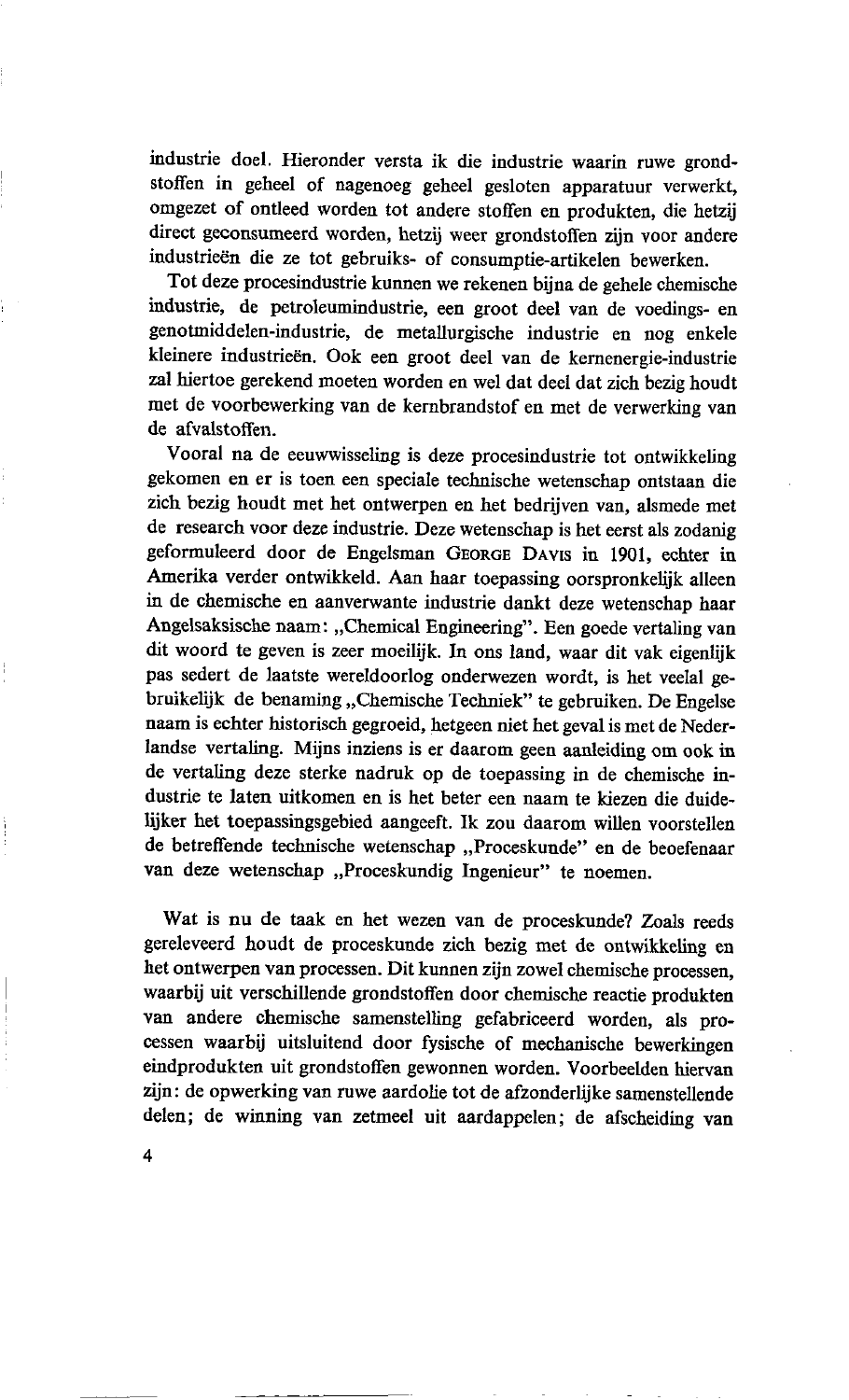kostbare mineralen uit het ruwe erts; de afscheiding van het waardevolle isotoop  $U_{235}$  uit uranium.

Deze fysische en mechanische methoden vat men veelal samen onder de naam: "Unit Operations", waarvoor het ook al weer moeilijk is een goede Nederlandse vertaling te geven; "Fundamentele Bewerkingen" voldoet misschien nog het beste. Tot deze fundamentele bewerkingen rekent men o.a.: destillatie, extractie, kristallisatie, roeren en mengen, malen, filtratie, centrifugatie, flotatie en nog vele andere. De stromingstoestand en de impuls-, stof- en warmteoverdracht in en tussen de deelnemende fasen zijn de fysische verschijnselen die hierbij een grote rol spelen.

Ook in het echt chemische proces komen deze fundamentele bewerkingen veelvuldig voor, soms zelfs in die mate dat de chemische reactor, die in feite toch het hart van de gehele installatie vormt, daarin nauwelijks terug te vinden is.

Voor het ontwerpen van de gehele installatie moeten al deze bewerkingen nauwkeurig bestudeerd en vervolgens tot een zinvol geheel geintegreerd worden. Dit moet bovendien zodanig uitgevoerd worden dat het gehele proces zo economisch mogelijk gerealiseerd en het uiteindelijke produkt zo goedkoop mogelijk gefabriceerd kan worden zonder de kwaliteit van dit produkt ongunstig te beïnvloeden.

Een goed proceskundig ingenieur zal derhalve een gedegen kennis moeten hebben van deze fundamentele bewerkingen, de fysische en mathematische grondslagen geheel moeten beheersen, een goed gevoel moeten hebben voor verantwoorde mechanische constructies en tenslotte kostenberekeningen moeten kunnen uitvoeren en economisch inzicht hebben. Indien hij zijn werkkring vindt in de chemische industrie zal hij bovendien kennis moeten hebben van de chemie. Vindt hij zijn bestemming in een andere tak van de procesindustrie dan zal kennis van de aan deze industrie ten grondslag liggende basiswetenschap voor hem noodzakelijk blijken. Deze basiswetenschap zou behalve chemie ook b.v. biologie, mineralogie of kernfysica kunnen zijn.

De procesindustrie is door haar aard, waarbij de grond- en hulpstoffen en ook de tussen- en eindprodukten bijna voortdurend in stromende of zwevende toestand gehouden worden, aangewezen op continue uitvoering, waarbij het proces dagen, weken en in vele gevallen maanden lang zonder onderbreking doorloopt. Alleen de grondstoffen worden ergens aan de apparatuur toegevoerd evenals de energie, meestal in de vorm van warmte of elektriciteit, terwijl elders de produkten en afvalstoffen aan de installatie worden onttrokken. Directe zintuigelijke waar-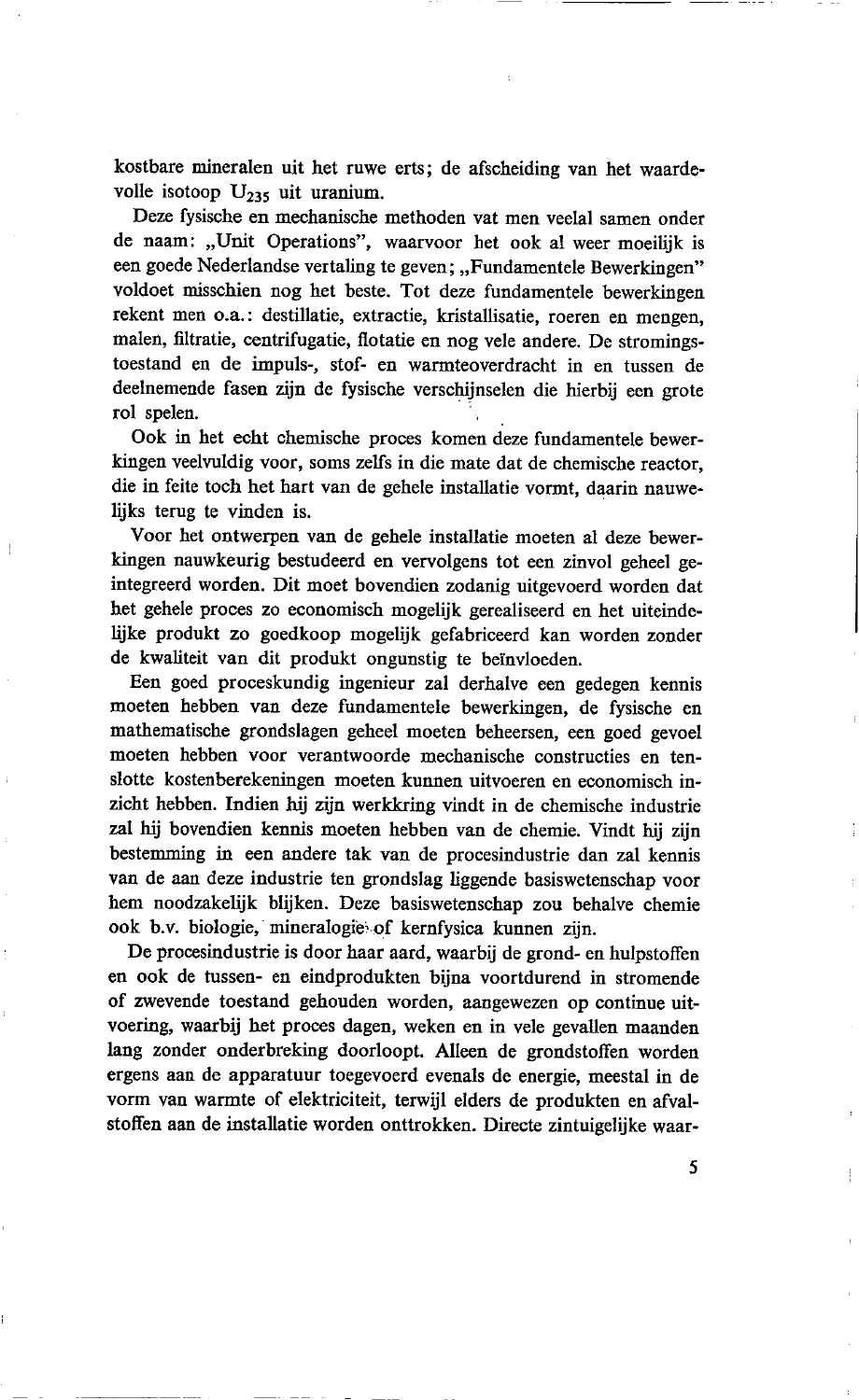neming van het proces is hierbij praktisch overbodig. Al deze omstandigheden met elkaar maken dat de procesindustrie als het ware voorbestemd is voor automatisering, die dan ook geen wezenlijke verandering in het proces of de procesapparatuur te weeg brengt en alleen enige aanvulling van regel- en controle-apparatuur noodzakelijk maakt.

Hierdoor wordt verklaard dat de procesindustrie de sterkst geautomatiseerde en de minst arbeidsintensieve van alle industrieën is en voorts dat het in deze industrie anders gesteld is dan in de meeste andere met de invloed van de rentevoet op de verhouding kapitaal/arbeid. De benodigde investering wordt namelijk voor ten minste 95% bepaald door de kosten van de grote apparaten als destillatiekolommen, reactoren, mengketels, scheidingsapparatuur, de noodzakelijke pompen en ventilatoren, de pijpleidingen en de bouwkundige elementen. Het lijkt niet goed mogelijk door meer arbeid te investeren dezelfde bewerkingen in goedkopere apparatuur uit te voeren en daardoor op kapitaal te besparen. In gevallen waar men wel de mogelijkheid heeft te kiezen zoals b.v. in het geval van filters en centrifuges, die zowel in ladingsgewijze als in continue uitvoering bestaan, wordt de uiteindelijke keuze meestal niet bepaald door de verhouding kapitaal/arbeid maar door de verlangde kwaliteit van het eindprodukt.

Waar blijkt dat in Amerika in de procesindustrie de omzet per werknemer aanzienlijk hoger ligt dan in West-Europa moet mijns inziens dan ook gesteld worden dat dit niet veroorzaakt wordt door de in West-Europa goedkopere arbeid maar door een duidelijke technische achterstand, waardoor hier diverse processen of onderdelen van processen nog niet op de continue werkwijze uitgevoerd kunnen worden terwijl dat elders wel mogelijk is. Ook de hier te lande nog te kleine produktieeenheden dragen duidelijk bij tot deze lage efficiency van de menselijke arbeid.

#### Zeer geachte Toehoorders.

Ik ben mijn beschouwing begonnen met U te herinneren aan de voortdurende expansie van de industrie en van de procesindustrie in het bijzonder. Dit was niet alleen bedoeld om de aandacht van de pers te trekken. Het zal U wel duidelijk zijn dat, indien een bepaalde industrie wil expanderen, dit niet zo maar gaat maar dat eerst een aantal problemen opgelost moeten worden. Deze problemen liggen in iedere industrie weer anders en de procesindustrie neemt in dit opzicht wel een bijzondere plaats in. Het zijn deze expansieproblemen — of zo U wilt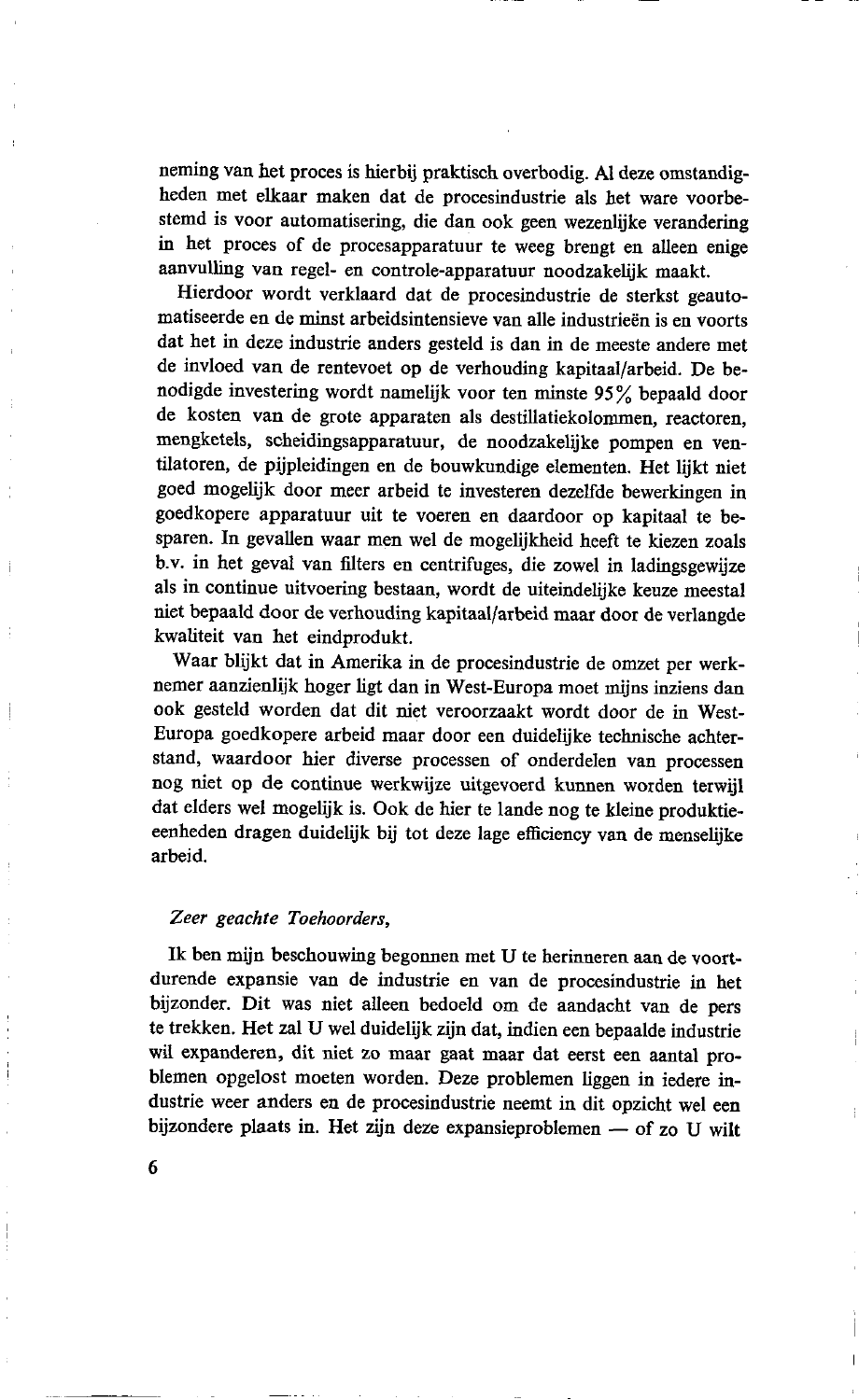vergrotingsproblemen -, die ik tot het onderwerp van mijn rede gekozen heb.

Hierbij zal ik me niet wagen aan beschouwingen over het commerciële beleid waar een beslissing tot uitbreiding deel van uitmaakt, aangezien elke industriële onderneming op dit punt een geheel eigen en in vele gevallen "duistere" politiek voert. Of de uitbreiding gemotiveerd en ook gewenst is wil ik derhalve in het midden laten en alleen aannemen dat de directie van de betrokken onderneming op dit punt een duidelijk en positief standpunt heeft.

Allereerst is het noodzakelijk vast te stellen wat wij onder expansie zullen verstaan. Bij expansie denkt men vooral aan vestiging van nieuwe industrieën. Dit kan op tweeërlei wijzen geschieden, namelijk ten eerste door het op dezelfde wijze nabouwen van een reeds bestaande fabrieksinstallatie echter op een andere plaats en ten tweede door het bouwen van een geheel nieuwe installatie waarin een geheel of gedeeltelijk nieuw proces wordt toegepast. In dit laatste geval zal soms een nieuw, nog niet eerder gefabriceerd, produkt worden vervaardigd en op de markt gebracht. In andere gevallen wordt weliswaar een reeds bestaand produkt gemaakt maar kan het mogelijk blijken door toepassing van een moderner procédé dit produkt nu goedkoper of met een betere kwaliteit te fabriceren.

Onder expansie moeten we tenslotte ook rekenen uitbreidingen van reeds bestaande installaties, waarbij dus alleen de produktie wordt vergroot.

Om expansie mogelijk te maken moet nog aan een aantal voorwaarden voldaan zijn. Zo moet een marktanalyse aantonen dat men het te fabriceren produkt met een redelijke winst op de markt kwijt kan. Het kapitaal benodigd voor de met de uitbreiding gemoeide investering moet beschikbaar zijn evenals een geschikt terrein dat gunstig gelegen is voor aan- en afvoer van grondstoffen en produkten. Ook het personeel dat de nieuwe of uitgebreide installaties moet bedienen moet aangetrokken kunnen worden en tenslotte zullen de technische problemen verbonden aan de expansie opgelost moeten worden.

Het ligt in het wezen van mijn opdracht aan deze T.H. besloten dat ik bij mijn verdere beschouwingen aan de technische vergrotingsproblemen de meeste aandacht zal besteden. Het zijn deze technische vergrotingsproblemen die wel een zeer essentiële misschien wel de meest essentiële factor van de proceskunde uitmaken. Het lijkt niet onwaarschijnlijk dat zonder deze speciale vergrotingsproblematiek de proceskunde zich nooit tot een afzonderlijke wetenschap ontwikkeld zou hebben.

 $\overline{7}$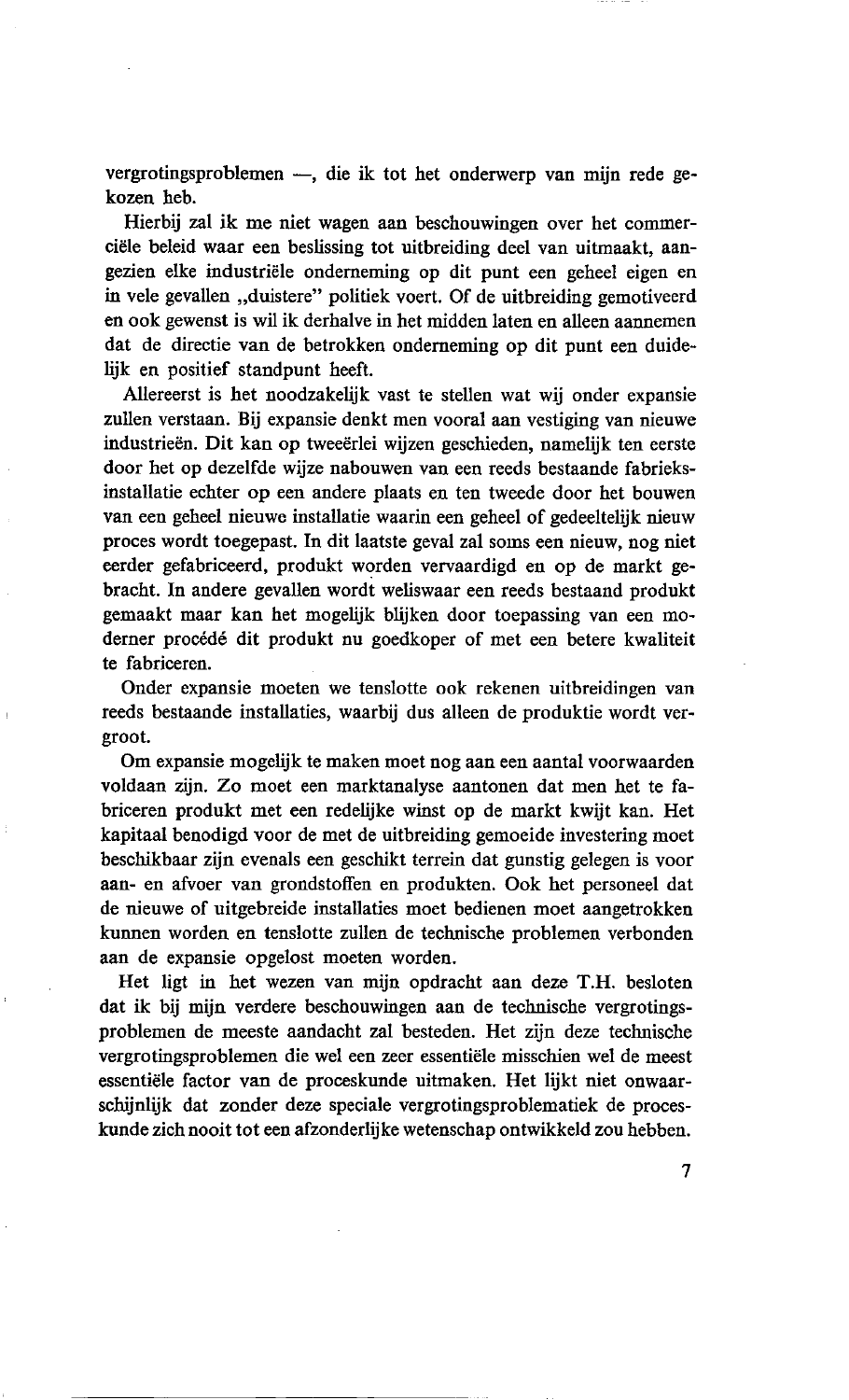Waardoor wordt dit bijzondere karakter van de vergrotingsproblemen in de procesindustrie veroorzaakt?

Om dit te begrijpen moeten we ons realiseren dat vergroten in de procesindustrie op geheel andere wijze geschiedt dan in de overige industrieën, waar in het algemeen de produktie vergroot wordt door een groter aantal van dezelfde produktie-eenheden naast elkaar te zetten, hetgeen geen bijzondere moeilijkheden oplevert. In de procesindustrie echter wordt de produktie vergroot door elk apparaat dat deel uitmaakt van de gehele installatie grotere afmetingen te geven.

Men zou het wel op de andere manier - dus door parallel schakelen van gelijke apparaten van gelijke afmetingen - kunnen doen; dit blijkt echter niet economisch te zijn. Ik kan dit illustreren aan de hand van een willekeurig apparaat, b.v. een gesloten reactorketel waarin geroerd wordt. Het blijkt nu dat een grote reactorketel met hetzelfde volume als tien kleine reactorketels veel minder constructiemateriaal en ook veel minder bewerking vereist dan deze tien kleine reactorketels samen. waardoor deze grote ketel slechts veertig procent kost van wat de tien kleine ketels samen kosten.

Hier komt nog bij dat het gehele schema van leidingen die de diverse apparaten met elkaar verbinden wel erg ingewikkeld wordt bij parallelschakeling van kleinere eenheden, met alle narigheid van verminderde bedrijfszekerheid, terwijl ook het noodzakelijke bedieningspersoneel bijna evenredig met het aantal parallel geschakelde eenheden toeneemt. Bij de in de procesindustrie toegepaste methode kan bijna hetzelfde personeel dat een kleine installatie bedient ook een sterk vergrote installatie bedienen. Er blijkt dus bij deze methode een enorme winst aan:

a) kapitaalsinvestering

b) arbeidslonen

c) overzichtelijkheid en bedrijfszekerheid.

Deze winst resulteert uiteraard in een goedkoper produkt en een sterkere marktpositie alhoewel hierbij wel bedacht moet worden dat de kostprijs van het produkt voor een belangrijk deel ook bepaald wordt door de vaste kosten, zoals de kosten van de grondstoffen en de hulpstoffen en de kosten van de energie die voor de bewerking nodig is. De bijdrage van deze vaste kosten in de prijs van het produkt is onafhankelijk van de grootte van de installatie.

Toch dringt de vraag zich op hoe het dan mogelijk is dat kleinere bedrijven nog rendabel zijn en nog kunnen concurreren.

Het antwoord hierop is tweeledig. In de eerste plaats is het nodig te bedenken dat de maximaal rendabele grootte van de produktie en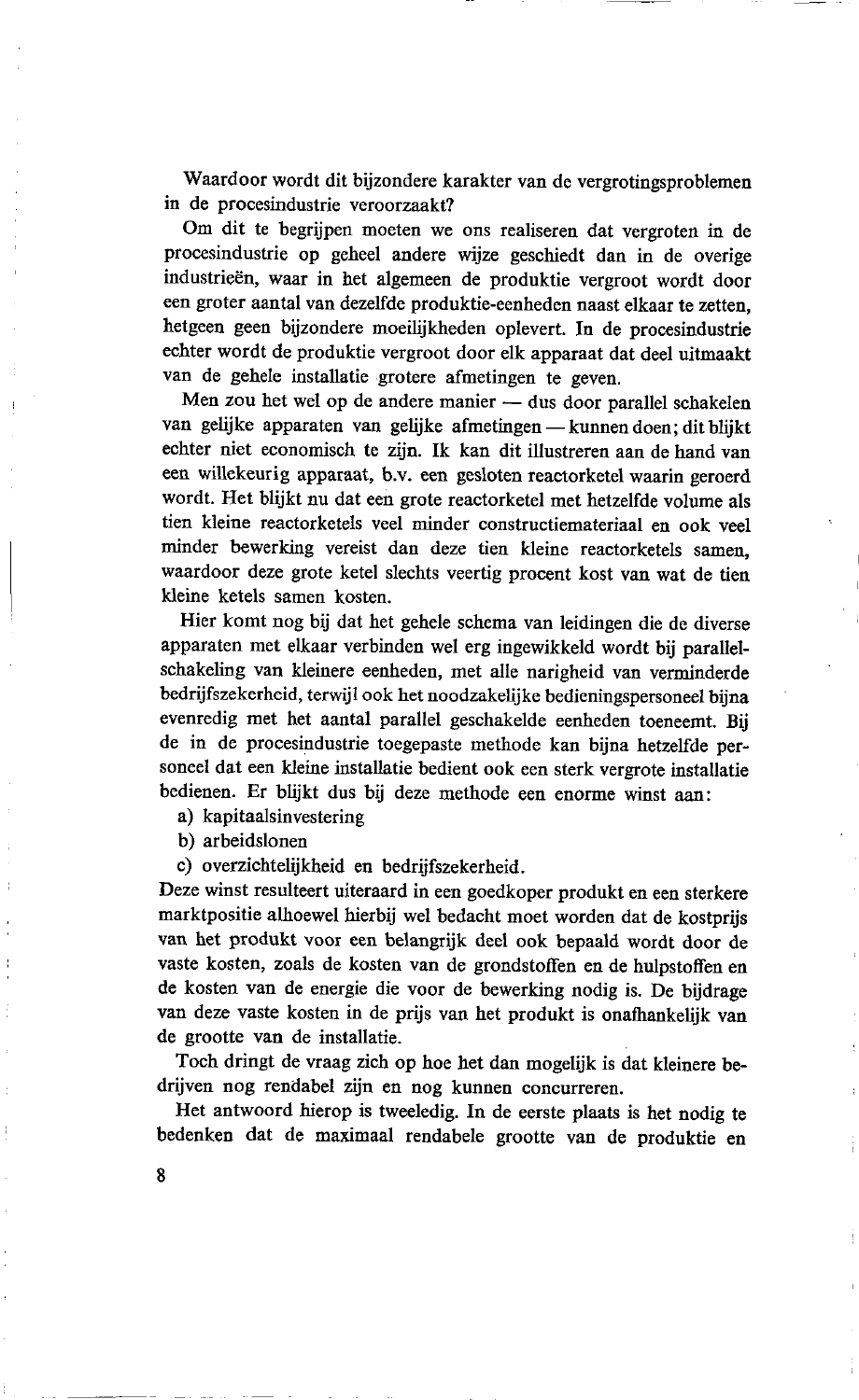daarmee van de installatie bepaald wordt door de afzetmarkt die men voor het produkt weet. Hierbij moet opgemerkt worden dat voor elke installatie ook op technische gronden nog een optimale grootte bestaat, die vooral bepaald wordt door het verlies aan flexibiliteit bij verdere vergroting. Door haar grote massa duurt het veel langer voor een grote installatie in bedrijf of op andere condities gebracht is, zoals wel eens nodig is indien het produkt met verschillende specificaties op de markt gebracht wordt. Gedurende deze aanloop- of overgangsperiode wordt een produkt van inferieure en inhomogene kwaliteit gemaakt dat meestal onverkoopbaar is en dus een grote verliespost betekent.

Í

j

ļ

j

In de tweede plaats moet ik wijzen op het enorme belang om voor een bepaald nieuw produkt de eerste te zijn die dit op de markt brengt. Men legt dan als het ware beslag op de markt en kan althans aanvankelijk de marktprijs bepalen vanuit een monopoliepositie.

Nu is een kleine installatie uiteraard sneller ontworpen en gebouwd dan een grote installatie; hier kan wel eens een tijdwinst van een jaar mee gemoeid zijn. Tegen de tijd dat de concurrenten ook op de markt komen met hetzelfde produkt heeft men de eigen kleine installatie reeds voor een groot deel afgeschreven en kan dan dus ook bij een lagere prijs nog concurreren.

Overigens is het toch onvermijdelijk dat in een tengevolge van het wegvallen van douanegrenzen voortdurend zich uitbreidende markt de kleinere bedrijven steeds meer moeite zullen hebben om zich te handhaven en uiteindelijk gedoemd zijn te verdwijnen of op te gaan in grotere bedrijven.

Keren we dan nu terug tot de technische vergrotingsproblemen. De oudste en nog steeds veel toegepaste methode om deze problemen te benaderen is wat ik zou willen noemen de speculatief-empirische methode. waarbij men voorzichtig stap voor stap extrapolerend (dwz. vergrotend) zijn weg zoekt. Men moet hierbij bedenken dat vele processen en met name de chemische processen eerst in het laboratorium op kleine schaal en meestal in glazen apparatuur worden bestudeerd waarbij het uiteraard van geen belang is of men dit op economisch-verantwoorde wijze doet. Zo is b.v. de zuivering van het uiteindelijke produkt door de sterk vervolmaakte moderne analytische scheidingsapparatuur geen probleem.

Voor toepassing op commerciële schaal moet men echter naar andere apparatuur en methodes omzien. In de regel heeft men zich wel enig idee gevormd over de dan toe te passen methodes en apparaten, doch beschikt men niet over de kennis om de juiste grootte en vorm van deze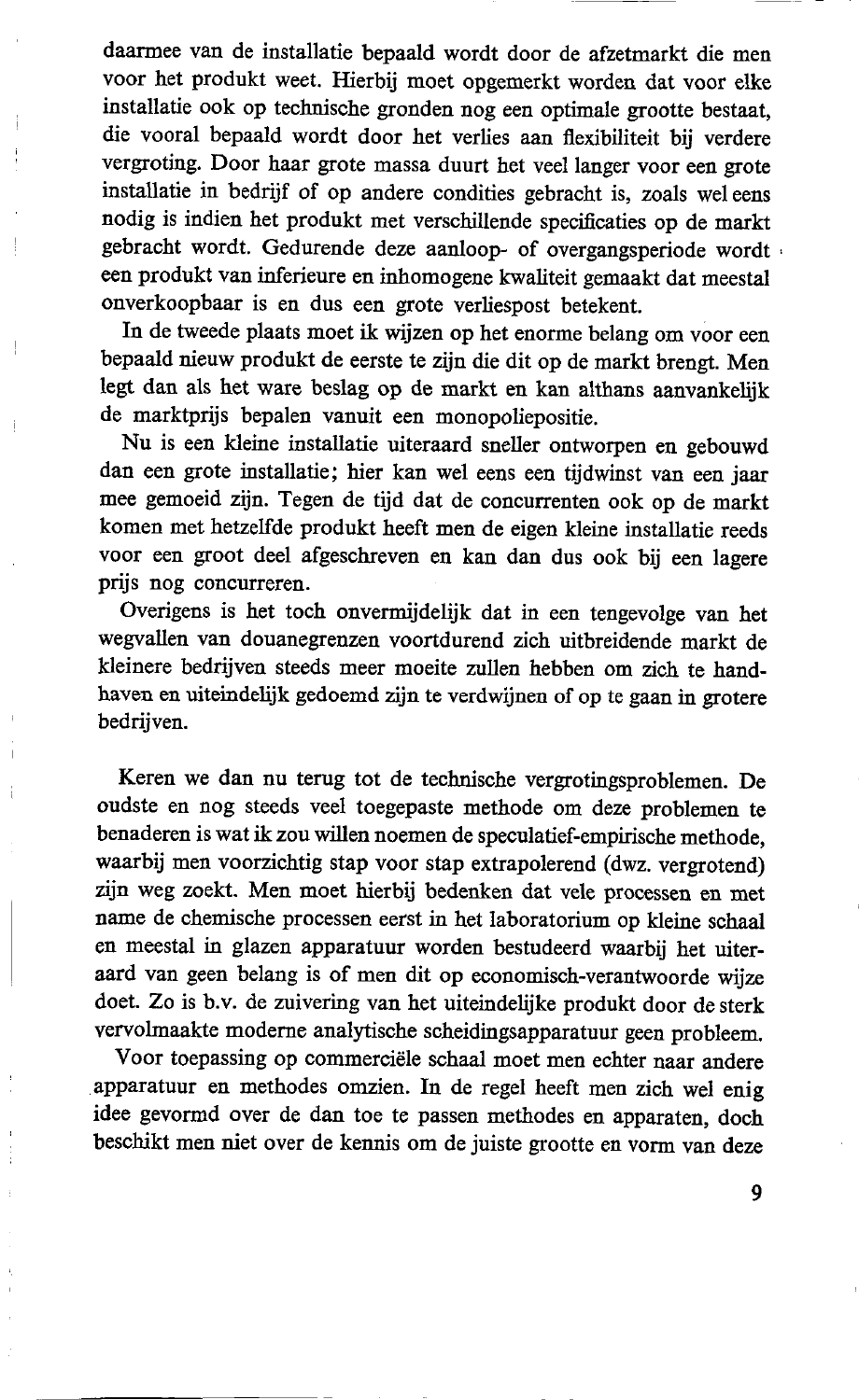apparatuur van te voren vast te stellen en vreest men complicaties door nog onbekende factoren.

Men gaat dan over tot het bouwen van een zogenaamde proeffabriek. waarbij men op een schaal die tien, honderd of nog meer malen kleiner is dan de uiteindelijke commerciële installatie, het proces gaat bestuderen. echter zodanig dat men wel reeds alle kenmerken en principes van de commerciële installatie toepast. Van deze proeffabriek hoopt men dan te leren hoe men het proces moet uitvoeren. In vele gevallen leert men echter hoe men het niet moet doen. Men vindt dit echter niet erg, integendeel, iedereen kijkt zeer verheugd en men vleit elkaar met de opmerking dat de proeffabriek nu pas echt zijn nut heeft bewezen, immers indien men de gemaakte fouten direct in de grote commerciële installatie gemaakt zou hebben zou de financiële strop nog veel groter geweest zijn.

n

Indien men nu na de noodzakelijk gebleken veranderingen aangebracht te hebben tenslotte uitgezocht heeft hoe men op deze proeffabriekschaal het proces moet uitvoeren, durft men in vele gevallen wel reeds de commerciële installatie ontwerpen en bouwen. Voelt men zich echter nog wat onzeker, dan gaat men eerst een nog grotere proeffabriek bouwen of worden bepaalde procesonderdelen apart op grotere schaal onderzocht.

Steeds moet men bij deze methode extrapoleren naar grotere apparatuur, waarbij natuurlijk weer nieuwe fouten gemaakt kunnen worden, al worden de waarschijnlijkheid van optreden en de gevolgen van deze fouten wel steeds kleiner.

Ieder zal het met mij eens zijn dat dit een weinig wetenschappelijke methode is. In de oertijd van de proceskunde was dit echter de enige methode die in redelijke tijd en zonder al te veel risico tot een bevredigend resultaat leidde. Men moet hierbij bovendien bedenken dat in vele gevallen de proeffabriek nog een andere functie kan vervullen, namelijk het ter beschikking geven van een behoorlijke hoeveelheid van het eindprodukt, hetgeen nuttig kan zijn om de toepassingsmogelijkheden van het nieuwe produkt te onderzoeken of om een marktanalyse uit te voeren, waarbij men dus aan diverse potentiële afnemers het produkt ter beschikking stelt om hun reactie op kwaliteit en toepasbaarheid van dit produkt te vernemen.

Het zal U echter duidelijk zijn dat ook in de proceskunde de wetenschap steeds verder voortschrijdt en dat dit zijn reflectie vindt in de mogelijkheid de procesapparatuur steeds beter te berekenen. Hierbij heeft men met hulp van de empirisch-deductieve methode geleerd welke algemene natuurkundige wetten aan het gebeuren in deze apparatuur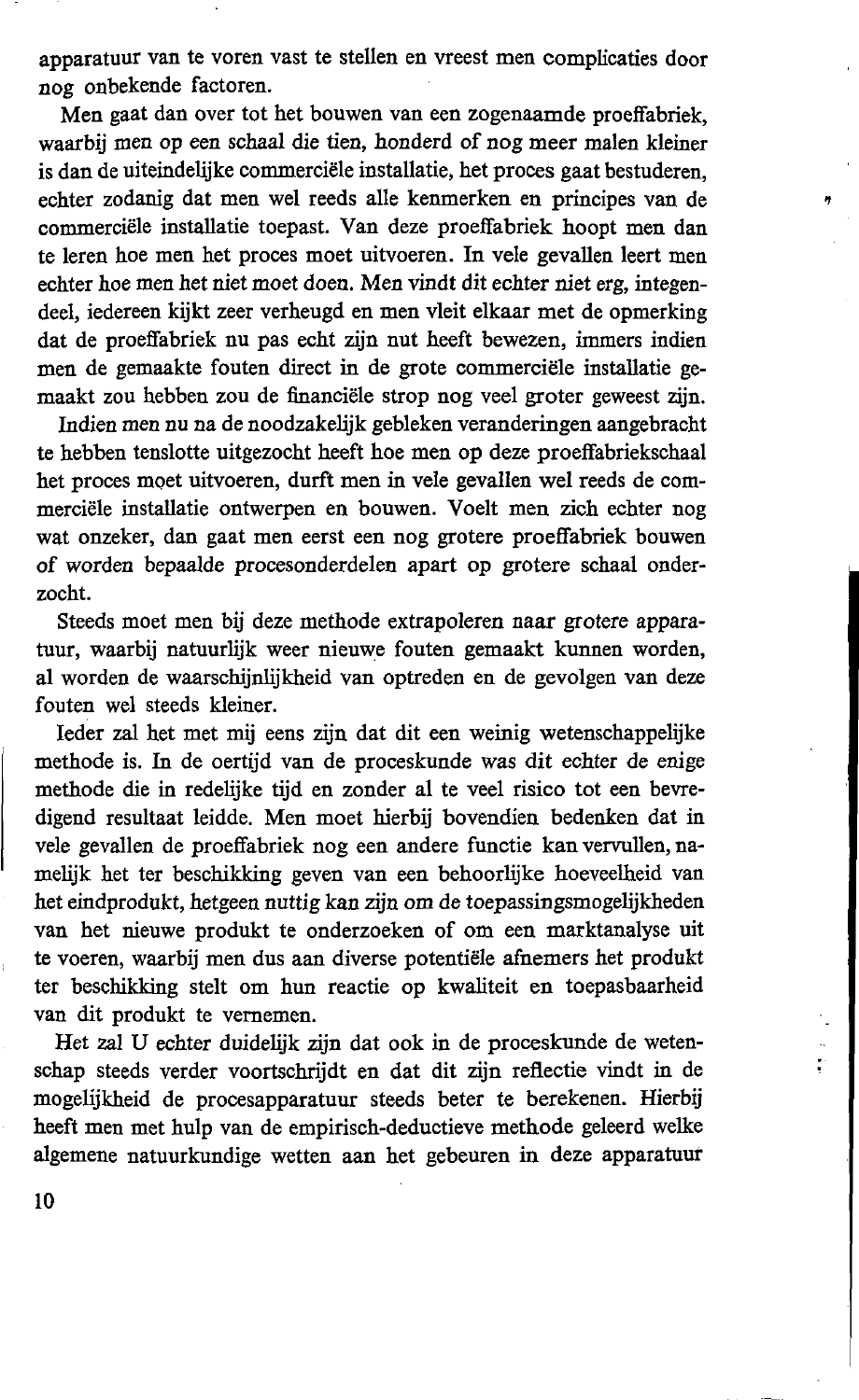apparatuur van te voren vast te stellen en vreest men complicaties door nog onbekende factoren.

Men gaat dan over tot het bouwen van een zogenaamde proeffabriek, waarbij men op een schaal die tien, honderd of nog meer malen kleiner is dan de uiteindelijke commerciële installatie, het proces gaat bestuderen, echter zodanig dat men wel reeds alle kenmerken en principes van de commerciële installatie toepast. Van deze proeffabriek hoopt men dan te leren hoe men het proces moet uitvoeren. In vele gevallen leert men echter hoe men het niet moet doen. Men vindt dit echter niet erg, integendeel, iedereen kijkt zeer verheugd en men vleit elkaar met de opmerking dat de proeffabriek nu pas echt zijn nut heeft bewezen, immers indien men de gemaakte fouten direct in de grote commerciële installatie gemaakt zou hebben zou de financiële strop nog veel groter geweest zijn.

Indien men nu na de noodzakelijk gebleken veranderingen aangebracht te hebben tenslotte uitgezocht heeft hoe men op deze proeffabriekschaal het proces moet uitvoeren, durft men in vele gevallen wel reeds de commerciële installatie ontwerpen en bouwen. Voelt men zich echter nog wat onzeker, dan gaat men eerst een nog grotere proeffabriek bouwen of worden bepaalde procesonderdelen apart op grotere schaal onderzocht.

Steeds moet men bij deze methode extrapoleren naar grotere apparatuur, waarbij natuurlijk weer nicuwe fouten gemaakt kunnen worden, al worden de waarschijnlijkheid van optreden en de gevolgen van deze fouten wel steeds kleiner.

Ieder zal het met mij eens zijn dat dit een weinig wetenschappelijke methode is. In de oertijd van de proceskunde was dit echter de enige methode die in redelijke tijd en zonder al te veel risico tot een bevredigend resultaat leidde. Men moet hierbij bovendien bedenken dat in vele gevallen de proeffabriek nog een andere functie kan vervullen, namelijk het ter beschikking geven van een behoorlijke hoeveelheid van het eindprodukt, hetgeen nuttig kan zijn om de toepassingsmogelijkheden van het nieuwe produkt te onderzoeken of om een marktanalyse uit te voeren, waarbij men dus aan diverse potentiële afnemers het produkt ter beschikking stelt om hun reactie op kwaliteit en toepasbaarheid van dit produkt te vernemen.

Het zal U echter duidelijk zijn dat ook in de proceskunde de wetenschap steeds verder voortschrijdt en dat dit zijn reflectie vindt in de mogelijkheid de procesapparatuur steeds beter te berekenen. Hierbij heeft men met hulp van de empirisch-deductieve methode geleerd welke algemene natuurkundige wetten aan het gebeuren in deze apparatuur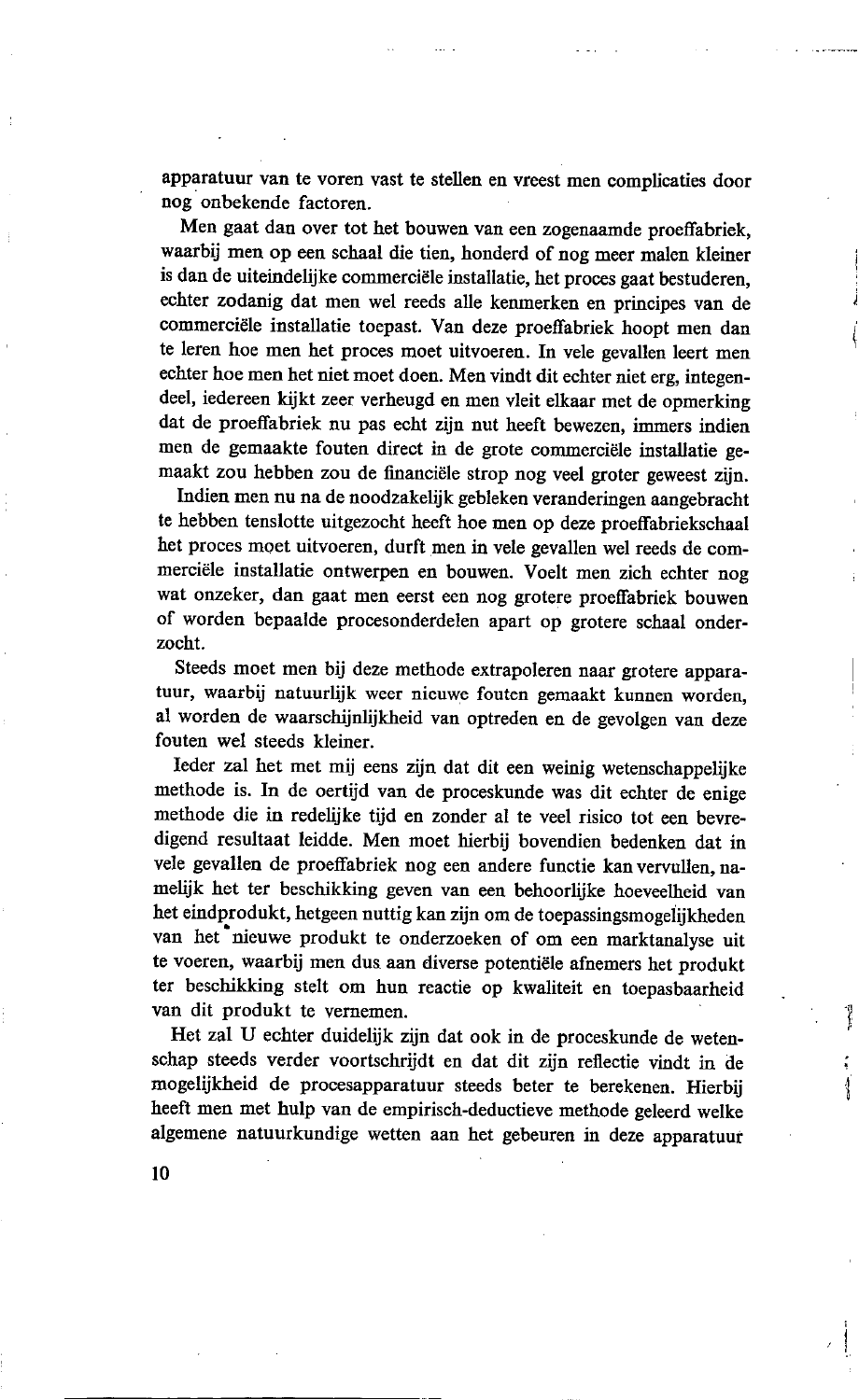ten grondslag liggen, men heeft vaak een theorie of een hypothese op kunnen stellen, die de werking van deze apparatuur beschrijft en met behulp waarvan men bij vergroting de juiste maten en werkcondities kan berekenen.

ļ

l

Om U te illustreren hoe men hierbij te werk gaat en welke moeilijkheden men bij de vergroting ontmoet wil ik een voorbeeld met U behandelen, waarvoor ik gekozen heb een der reeds eerder door mij genoemde fundamentele bewerkingen en wel de kristallisatie.

Kristallisatie is een proces waarbij uit een verzadigde oplossing van het gewenste produkt een korrelige kristallijne massa neerslaat. Deze bewerking wordt veelvuldig toegepast om daarvoor geschikte eindprodukten in een verhandelbare vorm te brengen terwijl in een enkel geval de korrelige structuur een essentiële voorwaarde voor de toepassing is. De brij die ontstaat moet na de kristallisatie natuurlijk nog van de moederloog afgescheiden en vervolgens gedroogd worden.

Met enkele door kristallisatie verkregen produkten worden wij dagelijks in onze huishouding geconfronteerd, namelijk met de kristalsuiker en het keukenzout. Andere toepassingen van kristallisatie komt men vooral tegen in de anorganisch-chemische industrie waar de meeste anorganische zouten in kristallijne vorm in de handel gebracht worden.

De apparatuur waarin de kristallisatie uitgevoerd wordt bestaat meestal uit een verdampingsinstallatie om de oplossing cerst te concentreren door het oplosmiddel hieruit te verdampen. De geconcentreerde oplossing wordt vervolgens naar de eigenlijke kristallisator gepompt waarin zij afgekoeld wordt en daardoor oververzadigd raakt, althans in die gevallen waar de oplosbaarheid van het produkt daalt met de temperatuur. Indien dit niet het geval is zal men deze oververzadiging door een verdere indamping moeten bereiken.

Uit deze nog onvolledige beschrijving zal het U reeds duidelijk zijn dat warmteoverdracht een essentieele factor is bij kristallisatie: in de verdampingskristallisator moet warmte toegevoerd worden om de verzadigde oplossing aan de kook te brengen, terwijl in de koelende kristallisator warmte afgevoerd moet worden. De warmteoverdracht zelf is tegenwoordig geen probleem meer; deze geschiedt met behulp van inwendige of uitwendige warmtewisselaars waarbij de warmte dus door een vaste wand gevoerd wordt. Bij geometrisch vergroten van de kristallisator zal nu echter de verhouding van het wandoppervlak tot het volume van het apparaat afnemen, terwijl de hoeveelheid warmte die toe- of afgevoerd moet worden evenredig met het volume is toegenomen. Dit betekent dus dat de warmtestroomdichtheid door het beschikbare opper-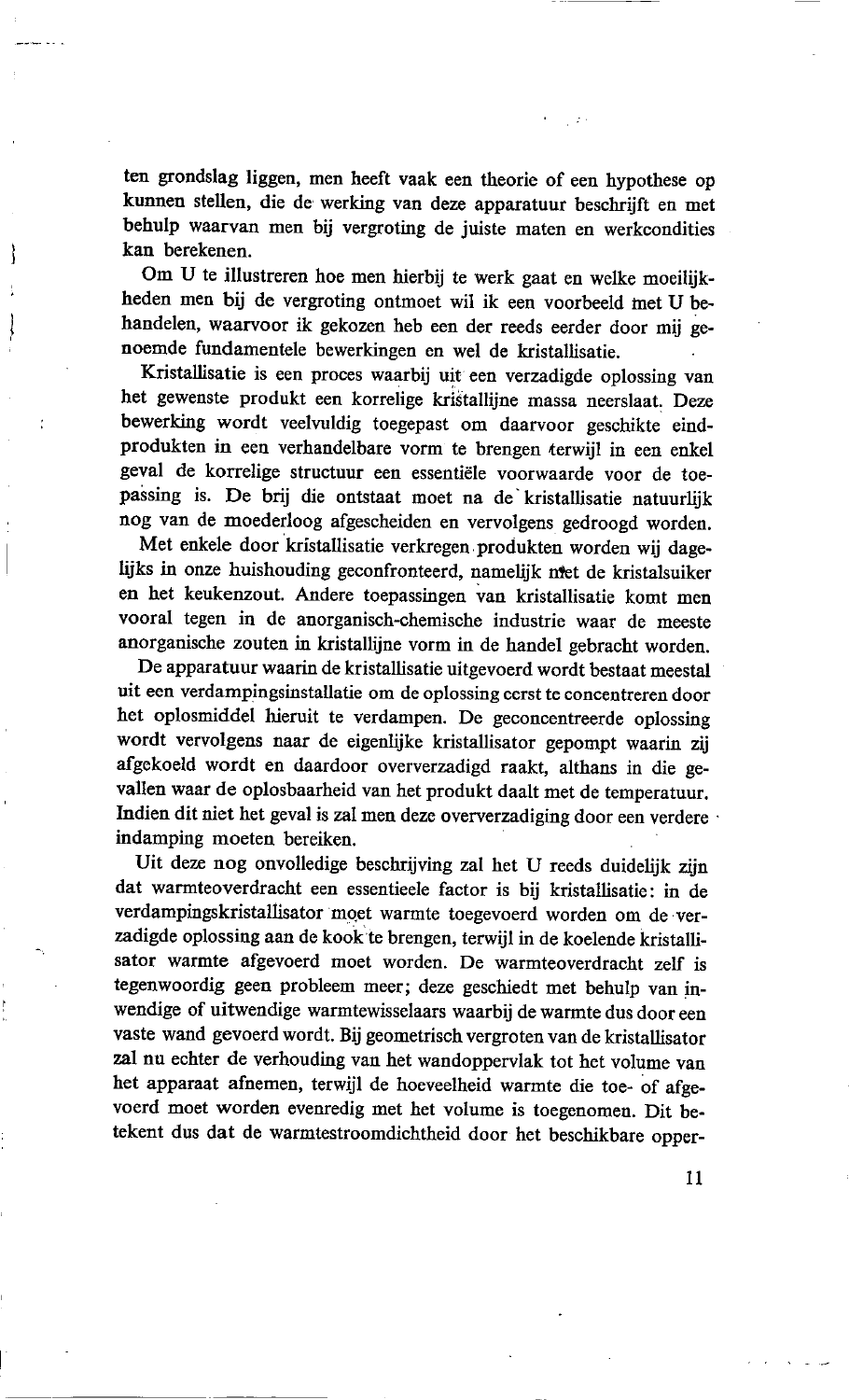vlak groter moet worden. Bij kristallisatie geeft dit echter grote bezwaren, zoals we later zullen zien. In het geval van een uitwendige warmtewisselaar waar de kristalbrij doorheen gepompt wordt, is het natuurlijk gemakkelijk deze in verhouding groter te kiezen en dit is dan ook de oplossing die meestal gekozen wordt. In het geval van een inwendige warmtewisselaar die eigenlijk voor een goede kristallisatie te prefereren is, zal men de oplossing zoeken door de afzonderlijke warmte-overdragende elementen — meestal ronde pijpen — alleen in de lengterichting te vergroten en voorts het aantal van deze elementen sterk te laten toenemen. Hiermee introduceert men echter wel weer een nieuwe moeilijkheid namelijk dat men nu ook zorg moet dragen voor een goede verdeling over deze pijpen van de voortdurend in circulatie zijnde kristalbrij. Indien men hier geen rekening mee houdt zal blijken dat men de kristallisatie in het geheel niet meer in de hand houden kan, dat verstoppingen optreden en een zeer onregelmatig produkt ontstaat.

Er bestaat nog een derde methode om de gewenste oververzadiging te bereiken, welke methode gerealiseerd is in de zogenaamde vacuümkristallisator. Hier wordt van buitenaf geen warmte toe- of afgevoerd maar laat men onder adiabatische condities de oplossing zelf arbeid verrichten door de damp die ontstaat voortdurend weg te pompen. Hierbij heeft dus zowel indamping als afkoeling plaats en treedt dus ook oververzadiging op. Bij vergroting ontstaan hier geen moeilijkheden zolang de dampspanning van de verzadigde oplossing hoger is dan de hydrostatische druk onder in de kristallisator. Bij verdere vergroting zal echter deze hydrostatische druk ééns groter worden waardoor het onderste deel van de vloeistofvulling niet meer bijdraagt tot de verdamping: de verdamping zal nu nog slechts evenredig met het vrije oppervlak van de oplossing toenemen. In dit laatste geval zal men trachten door een sterke inwendige circulatie van de oplossing te bewerken dat toch de gehele inhoud van de kristallisator aan de verdamping deelneemt.

Tot dusver hebben we slechts het bereiken van de gewenste oververzadiging behandeld. Dit is echter nog niet voldoende om kristallisatie te krijgen. Het verschijnsel van kristallisatie zelf valt uiteen in twee onderdelen te weten het ontstaan van zogenaamde kristallisatiekiemen en vervolgens het verder aangroeien van deze kiemen tot steeds grotere kristallen. Het ontstaan van de kristallisatiekiemen is een verschijnsel waarover nog maar weinig bekend is. Zo weet men dat in een bijna geheel in rust verkerende zuivere oplossing de oververzadiging tot een zekere grens kan voortschrijden zonder dat deze kiemen ontstaan, dat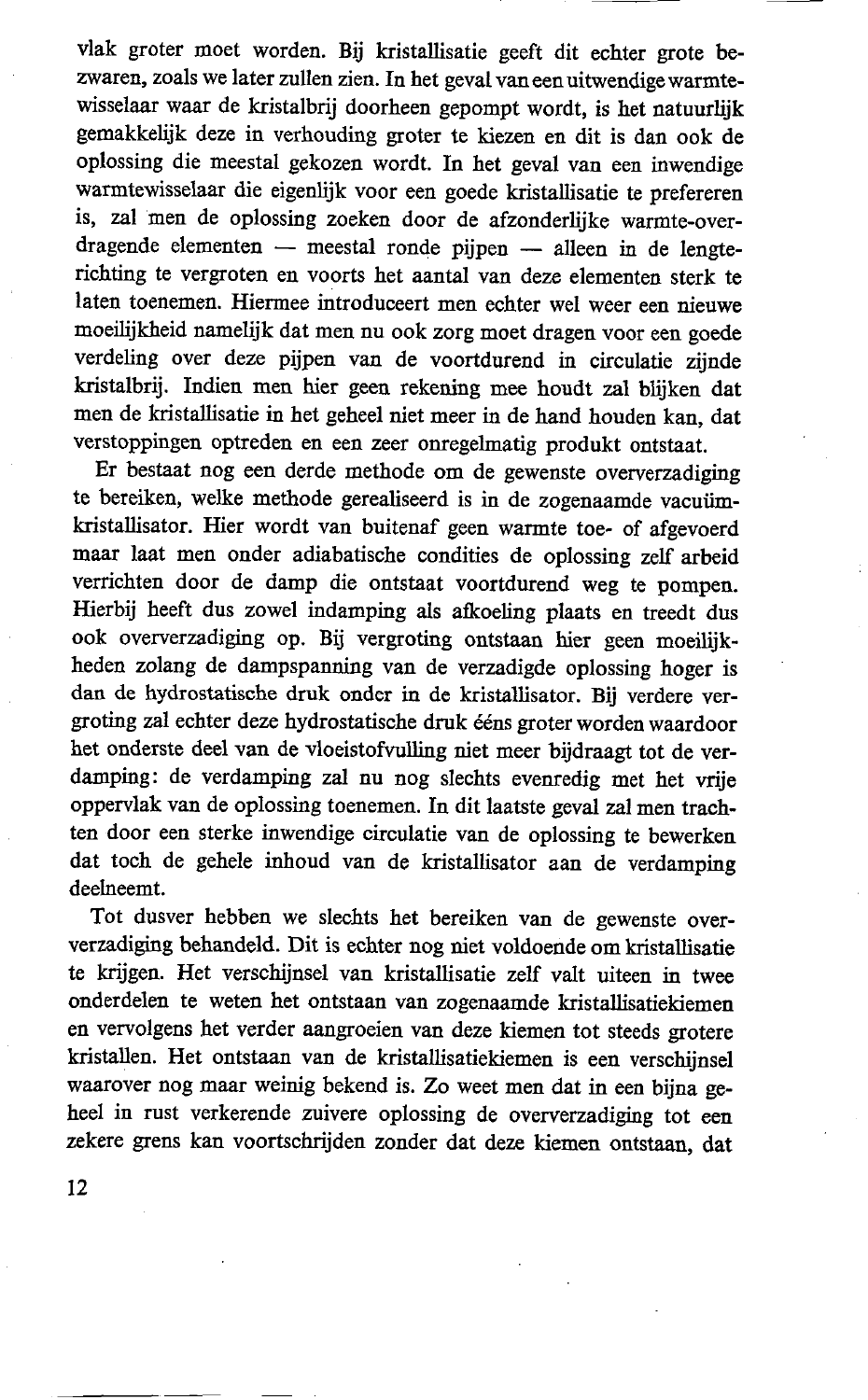zij echter reeds veel eerder ontstaan als deze oplossing op mechanische wijze in beroering wordt gebracht en dat geringe verontreinigingen zowel een gunstige als een ongunstige invloed kunnen uitoefenen. Over de oorspronkelijke grootte van de kristallisatiekiemen is bijna niets bekend; metingen hieraan zijn bijzonder moeilijk daar de kiemen in onderdelen van seconden tot grotere kristallen aangroeien. Wel is men tot het inzicht gekomen dat de kristallisatiekiemen tenminste een minimumafmeting moeten hebben welke afhankelijk is van de oververzadigingsgraad, daar kristalleties met kleinere afmetingen onmiddellijk weer zouden oplossen en dus niet kunnen bestaan. Het is zeer gewenst dat men over de vorming van deze kiemen meer te weten komt en hun vorming beter leert beheersen. In het algemeen stelt men namelijk bij kristallisatie de eis dat de kristallen een bepaalde grootte hebben. Indien deze grootte vast ligt evenals het totale gewicht van de kristallen dat per uur afgevoerd moet worden, ligt dus ook het aantal kristallen dat per uur gevormd moet worden vast. Aangezien elke kristallisatiekiem tot een volledig kristal uitgroeit zal het duidelijk zijn dat beheersing van de vorming van deze kiemen een essentiele voorwaarde is voor de beheersing van het gehele kristallisatieproces. Hierbij is het probleem vaker een teveel dan een tekort aan deze kiemen.

Keren we dan nu terug tot de vergroting. We hebben gezien dat in vele gevallen de inwendige circulatie sterk bevorderd dient te worden om de gewenste warmteoverdracht en verdamping ook op grotere schaal te kunnen bereiken. Echter indien dit niet noodzakelijk was zouden om andere reden toch reeds grotere stroomsnelheden op moeten treden in de vergrote kristallisator. Doordat de lineaire afstanden namelijk alle groter geworden zijn en we moeten eisen dat de menging van de kristallisatorinhoud met de verse voeding en ook met die zones waar de oververzadiging ontstaat toch even snel gebeurt als in het kleine apparaat, moeten grotere afstanden in dezelfde tijd overbrugd worden, m.a.w. de optredende stroomsnelheden moeten groter worden.

Nu heeft men bij stroming over het algemeen te maken met wrijvingsverliezen en met kinetische energieverliezen. De kinetische energieverliezen nemen kwadratisch toe met de stroomsnelheid terwijl de wrijvingsverliezen lineair met deze snelheid toenemen; de verhouding van beide soorten verliezen neemt dus met de snelheid toe. Indien men een bepaalde waarde van deze verhouding overschrijdt kan dit op de geaardheid van de stroming sterke invloed uitoefenen: men zegt dat de stroming dan turbulent wordt en dit woord drukt reeds uit dat de beroering dan veel groter wordt.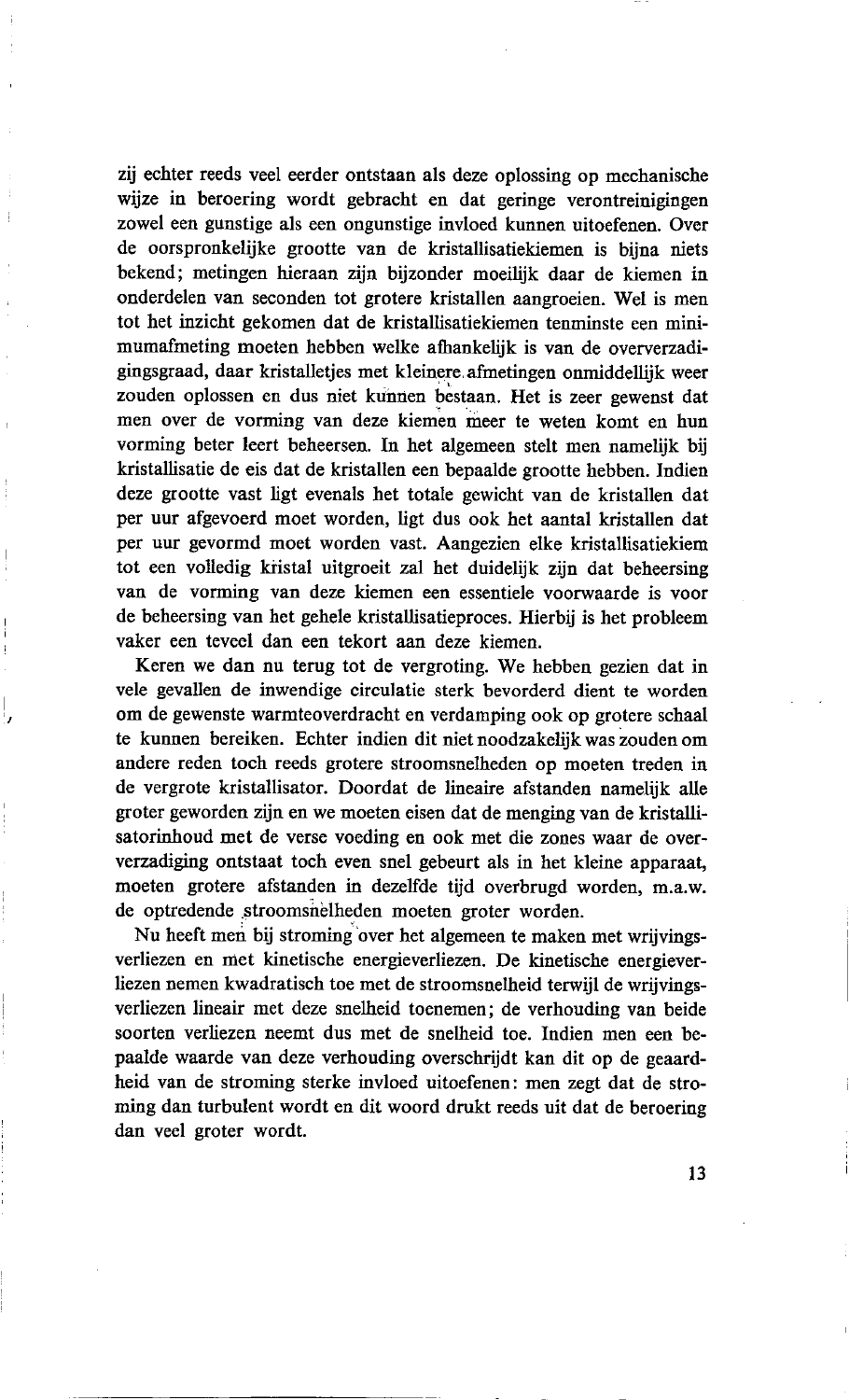Zoals reeds bij de vorming van de kristallisatiekiemen besproken. wordt deze vorming sterk bevorderd door agitatie van de oververzadigde oplossing en kan men dus een teveel van deze kiemen krijgen en daardoor in conflict komen met de eisen te stellen aan de uiteindelijke kristalgrootte. Men moet dan ingewikkelde maatregelen nemen om het teveel aan kiemen dat ontstaat voortdurend te verwijderen om zodoende toch aan de specificaties te kunnen voldoen. Er is echter nog een andere methode om dit doel te bereiken.

Zoals reeds gereleveerd bestaat bij elke oververzadigingsgraad een minimale kiemgrootte die nog kan bestaan bij deze oververzadiging. Deze minimale kiemgrootte is des te groter naarmate de oververzadiging kleiner is. Dit heeft tot gevolg dat de kans op spontane vorming van deze kiemen kleiner wordt.

Het lijkt dus mogelijk de extra vorming van de kiemen tengevolge van de grotere beroering weer te compenseren door een lagere oververzadigingsgraad toe te passen, hetgeen men kan bereiken door voor een goede distributie van de reeds aanwezige kristallen zorg te dragen. Ook heeft men de oververzadigingsgraad in de hand door een grotere concentratie van de kristallen toe te staan.

Hiermee komen we op het gebied van de kristalgroei en daarmee van de stofoverdracht. Deze groei geschiedt doordat stof of materie uit de oplossing overgedragen of getransporteerd wordt naar het oppervlak van het kristal en vervolgens daarop neerslaat. De snelheid van deze overdracht wordt bepaald door het teveel dat in de oplossing aanwezig is, m.a.w. door de oververzadigingsgraad en voorts door het totale oppervlak dat voor dit neerslaan beschikbaar is. Indien men nu in een bepaald geval, waarin de totale hoeveelheid stof die per uur kan neerslaan constant is, de concentratie van de kristallen groter kiest zal dit dus tot gevolg hebben dat de oververzadigingsgraad afneemt.

Het zal U duidelijk zijn dat voor een juiste afweging van al deze factoren volledige kennis van het mechanisme der kiemvorming een eerste vereiste is. Indien men door fundamenteel speurwerk op dit gebied de ontbrekende kennis heeft aangevuld, kan men trachten een theorie op te stellen waarin de kristallisatiesnelheid en de produktiesnelheid van de kiemen beschreven worden als functie van de optredende stroomsnelheden en de oververzadigingsgraad. Indien men bovendien weet hoe de stofoverdracht van deze factoren afhangt, zal het mogelijk zijn de afmetingen en de werkcondities van de kristallisator voor elke grootte te berekenen.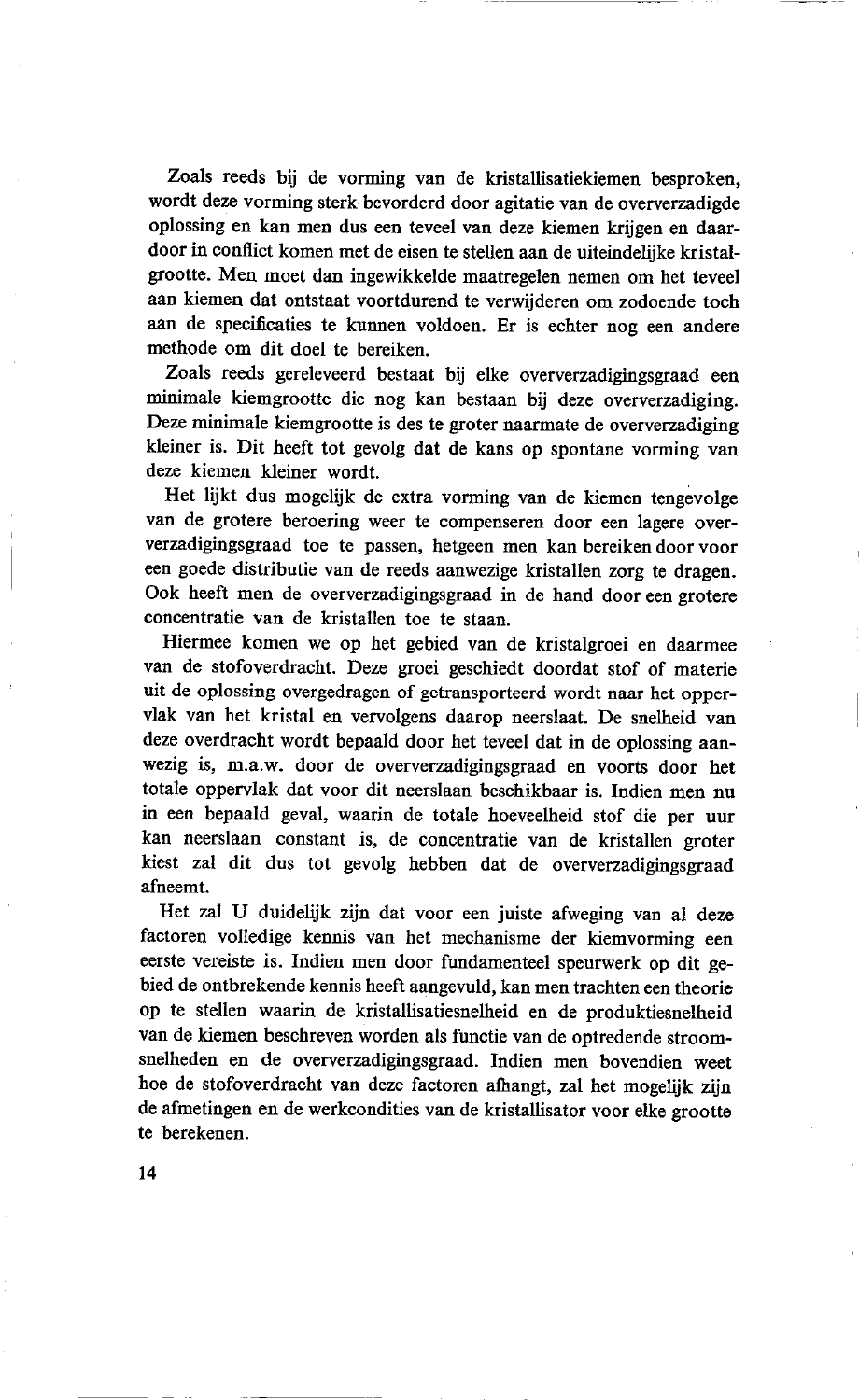Samenvattend kunnen we zeggen dat bij vergroting van procesapparatuur een aantal moeilijkheden kunnen optreden, die in drie groepen ingedeeld kunnen worden:

Ten eerste zijn daar de moeilijkheden die hun oorzaak hebben in het afnemen van de verhouding van wandoppervlak tot volume. Dit speelt een rol bij warmteoverdracht, maar ook daar waar in het geval van stroming de wandwrijving een belangrijke invloed op het stromingspatroon uitoefent.

De tweede groep van moeilijkheden hangt samen met het toenemen van het aantal afzonderlijke bouw- of contactelementen dat in de appatuur begrepen is. Dit kan soms noodzakelijk zijn, namelijk indien het vergroten van deze elementen niet mogelijk of niet gewenst is, zodat het verlies aan oppervlak dat deze elementen ten opzichte van de vergrote apparatuur bieden weer goed gemaakt moet worden door hun aantal te laten toenemen.

De laatste groep van moeilijkheden tenslotte houdt verband met het groter worden van de lineaire afstanden die voor een goede menging of een goed transport overbrugd moeten worden. Dit heeft dus ten gevolge dat de stroomsnelheden groter moeten worden en soms ook dat de transport- en overdrachtsweerstanden toenemen.

Indien nu de moeilijkheden tot deze drie groepen beperkt bleven zou men wel spoedig een algemeen recept opgesteld kunnen hebben waarmee het mogelijk zou zijn deze moeilijkheden op te lossen. In het algemeen wordt deze oplossing echter aanmerkelijk gecompliceerder doordat naast de algemene verschijnselen van warmte- en stofoverdracht en van de stroming bijna altijd nog een verschijnsel optreedt dat karakteristiek is voor de fundamentele bewerking die men beschouwt zoals in het geval van de kristallisatie dus de kiemvorming. Kennis van het wezen van zo'n karakteristiek verschijnsel is van het grootste belang voor een volledige beheersing van de fundamentele bewerking. Veelal liggen deze additionele moeilijkheden op het gebied van de grensvlakverschijnselen. zoals adsorptie en adhesie, dispergering en coalescentie, elektrostatische oplading enz. Ook de kiemvorming, waarbij spontaan nieuw oppervlak gecreëerd wordt, kan men hieronder indelen. Het geheim van deze grensvlakverschijnselen op te lossen zal de eerste taak van de proceskundig ingenieur moeten zijn die zich bezig houdt met de fundamentele research in de proceskunde. Indien hij deze verschijnselen ziet in het juiste verband van stof- en warmteoverdracht en stromingsverschijnselen zal een zeer interessante wereld voor hem open gaan en hij zal een belangrijke bijdrage kunnen leveren tot de verdere ontwikkeling van de moderne procesapparatuur.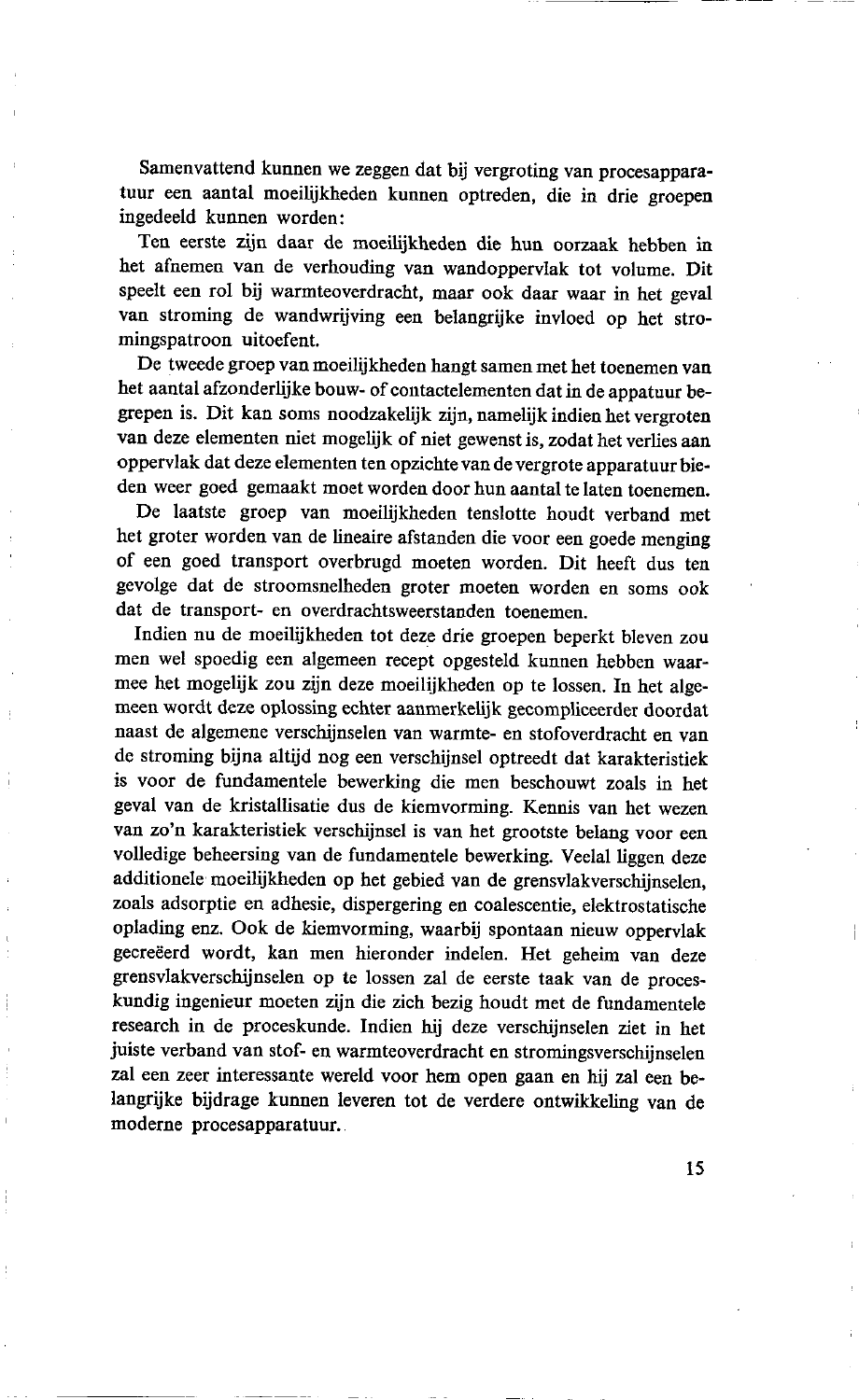#### Zeer geachte Toehoorders.

In het voorgaande heb ik getracht U een beeld te geven van wat proceskunde is en wat haar plaats is in de rij der moderne ingenieurswetenschappen. Het is mijn overtuiging dat ons land nog een grote behoefte heeft aan proceskundige ingenieurs en dat bij de verdere expansie van de procesindustrie die voor ons land noodzakelijk lijkt, hen nog een mooie en dankbare taak wacht.

Bij de verdere behandeling van mijn onderwerp heb ik speciaal aandacht geschonken aan de vergrotingstechniek, die van de proceskunde een zo essentieel onderdeel uitmaakt. Daarbij heb ik eerst enige aandacht besteed aan het economische aspect, aangezien zonder dit aspect de zin en de betekenis van de vergrotingstechniek niet begrepen kan worden. Tenslotte heb ik gepoogd aan de hand van een enkel voorbeeld enige ordening in de vergrotingsproblemen te scheppen, waarbij U ongetwijfeld het sterk fysische en fysisch-chemische karakter van deze problemen opgevallen zal zijn.

Misschien begint U reeds ongeduldig te worden, maar ik moet nog met U de vraag behandelen: wat is fysische technologie? het vakgebied dat in miin leeropdracht genoemd wordt.

Hierover kan ik nu kort zijn. Een definitie van de fysische technologie te geven zal ik U en ook mijzelf besparen. Bij naspeuring in de beschikbare literatuur ben ik geen enkele definitie tegengekomen die tevens het economisch aspect noemt. Aangezien daarmee dit vakgebied als ingenieurswetenschap veroordeeld is, zal ik zo vrij zijn deze definities naast mij neer te leggen. Ik wil mijn leeropdracht opvatten als het centrale punt van het onderwijs in de proceskunde waarbij uiteraard het economisch aspect niet vergeten wordt.

Aan het eind van mijn oratie gekomen moge ik in de eerste plaats mijn eerbiedige dank betuigen aan

Hare Majesteit de Koningin dat Zij mij heeft willen benoemen tot gewoon hoogleraar aan deze Technische Hogeschool.

#### Mijne Heren Curatoren,

Door mij te willen voordragen voor deze benoeming hebt U een groot vertrouwen in mij gesteld. Onlangs mocht ik met enkelen van Uw college mijn ontwikkelingsplan voor de sectie fysische technologie bespreken. Door Uw goedkeuring aan dit plan te verbinden hebt U nog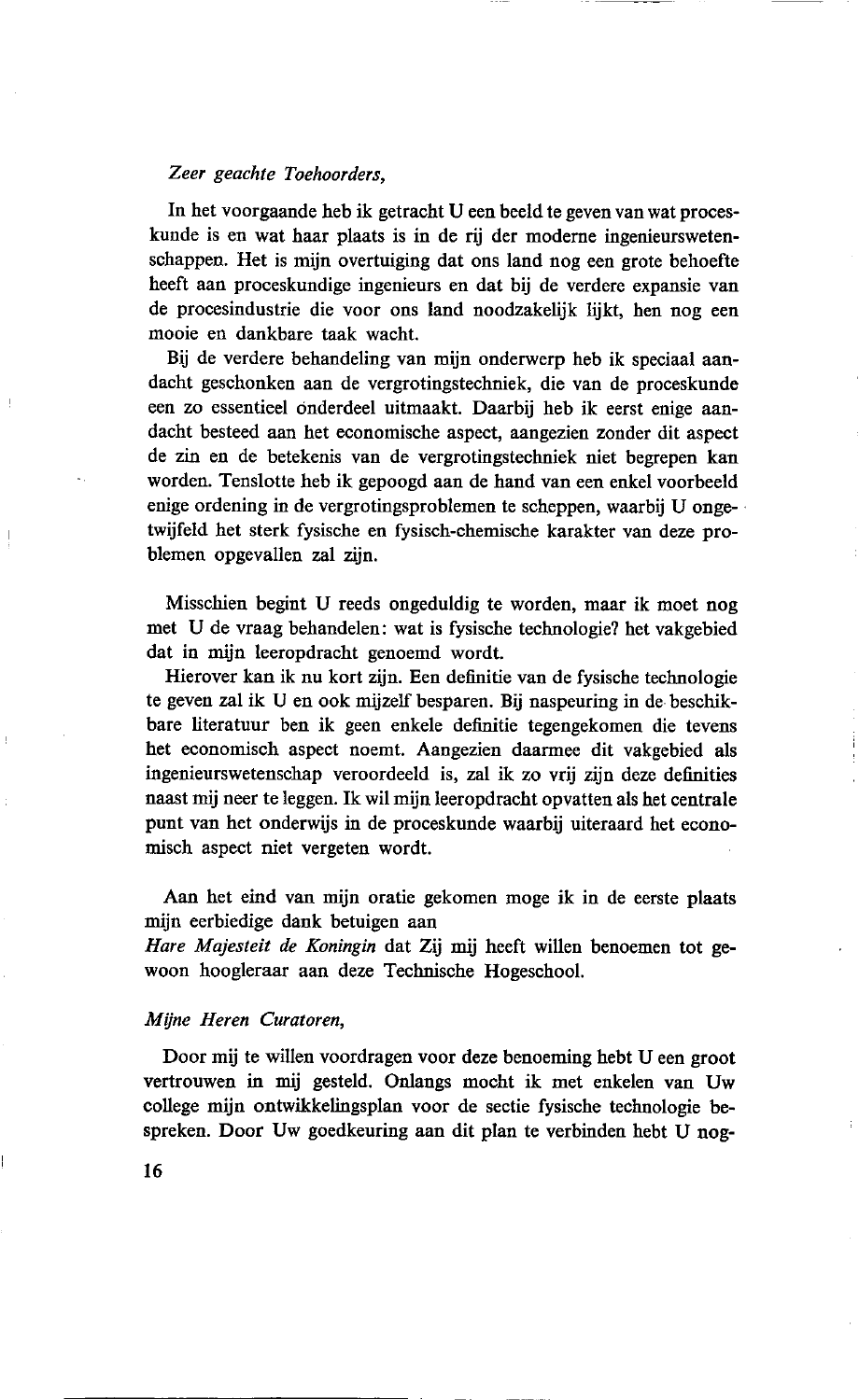maals dit vertrouwen bevestigd. Voor dit dubbele vertrouwen ben ik U veel dank verschuldigd. Ik kan U verzekeren dat ik mij bewust ben van de grote verantwoordelijkheid die U daarmee op mijn schouders gelegd heb en dat ik mijn uiterste best zal doen dit vertrouwen niet te heschamen.

#### Mijne Heren leden van de Senaat en Adviseurs.

Telken male dat ik een openbare senaatsvergadering bijwoon schiet mij in de herinnering een lied dat onder de studenten van mijn Alma Mater in Groningen zeer populair was, namelijk het lied van de pedel KAMPINGA. Ik citeer hieruit:

> En daar komen dan heel netjes aangedaan Alle hoge proffen zoetjes achteraan

Dat je zoveel wijsheid bij elkander ziet

Dat geloof je bijna niet, nee bijna niet.

Nu ik mijzelf in Uw midden bevind is elke rest van ongeloof snel bij mij weggenomen. Ik hoop dat ik mij aan Uw hoge standaard zal kunnen aanpassen.

#### Mijne Heren leden van de Afdeling der Scheikundige Technologie.

Als jongste lid in Uw gezelschap kan ik U zeggen dat ik nog veel van U hoop te leren. De vriendschap waarmee U mij in Uw midden opgenomen hebt en de uitstekende geest van samenwerking onder U zijn mij dagelijks tot steun.

Waarde VAN LOON, toen U vandaag precies een jaar geleden mij uitnodigde de nog vacante post in de afdeling der scheikundige technologie te bezetten, had ik nog geen idee welke rompslomp het opbouwen van zo'n afdeling aan een technische hogeschool met zich mee brengt. Langzamerhand ben ik wat gewend aan de vele activiteiten die U in dit verband ontplooit. Dat ik aangeboden heb U voor een deel van Uw omvangrijke taak te ontlasten komt voort uit mijn verlangen ook in algemenere zin aan de verdere opbouw van onze afdeling te mogen meewerken en uit de overtuiging dat U daardoor de gelegenheid geboden wordt Uw energie nu op andere wijze aan de verdere ontwikkeling van de afdeling ten goede te doen komen.

#### Waarde SLOTBOOM, Waarde DE VRIES,

Waar uit de aard van onze respectieve vakgebieden vele aanrakingspunten in onze werkzaamheden volgen, ben ik zeer verheugd dat uit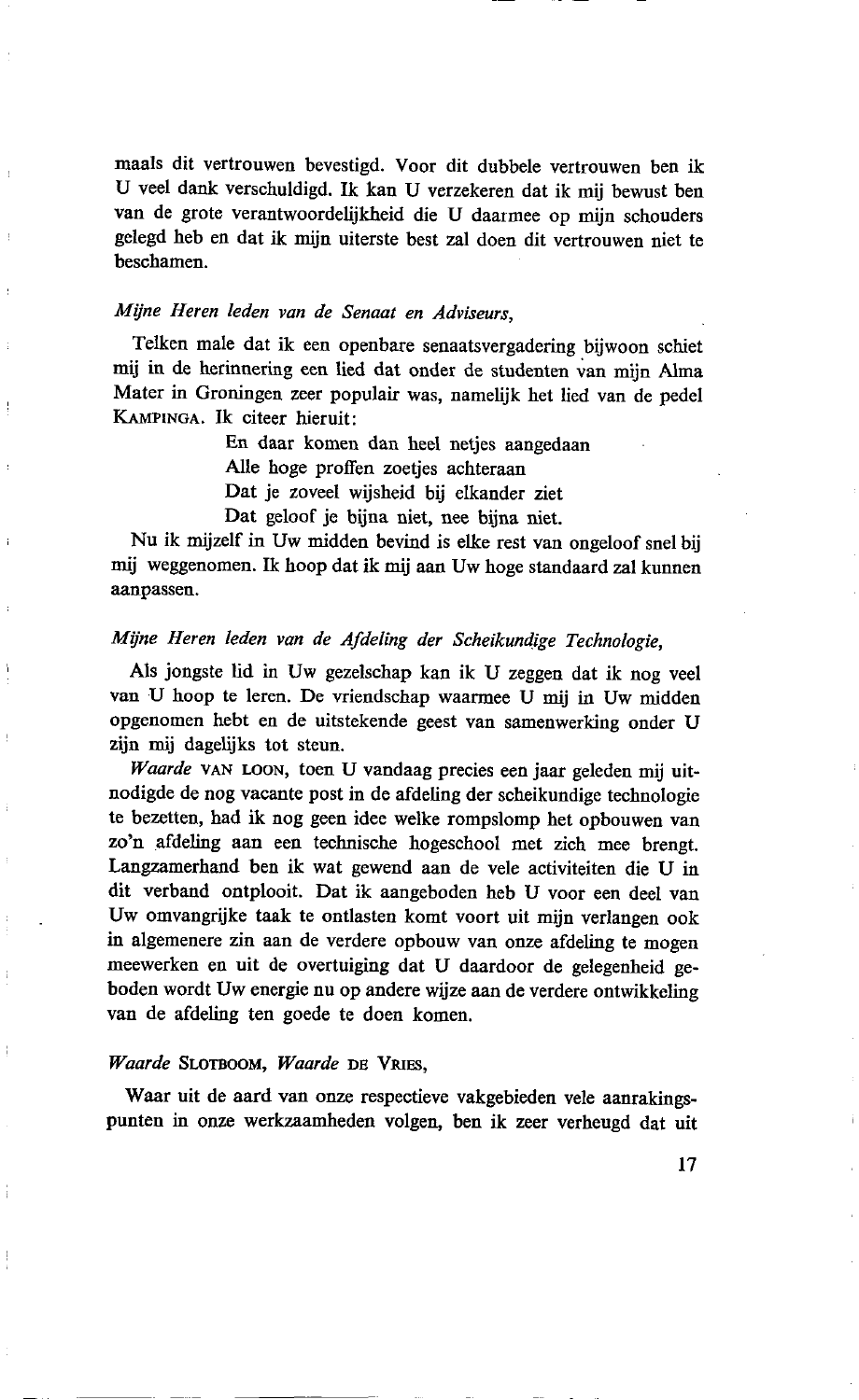het geregelde contact dat ik reeds met U mocht hebben, is komen vast te staan dat deze aanrakingspunten inderdaad ook tot een nauwe samenwerking zullen leiden.

#### Waarde ERDTSIECK,

Voordat ik aan deze T.H. verbonden was, hebt U reeds gedurende ruim een jaar de belangen van de sectie fysische technologie behartigd. Voor de wijze waarop U dit gedaan hebt en voor de verdere samenwerking, die ons nu dagelijks met elkaar in contact brengt, ben ik U zeer dankhaar

#### Waarde HEERTJES.

Het proefschrift, waarop ik ruim 7 jaar geleden bij U promoveerde tot doctor in de technische wetenschap handelde over een studie in filtratie. Dit onderwerp was mijn eerste aanrakingspunt met de proceskunde. Vele gesprekken mocht ik naar aanleiding van deze studie met U hebben. Als collega's in hetzelfde vakgebied hoop ik met U en ook met U, Waarde KRAMERS, tot een ruime en vruchtbare gedachtenwisseling te kunnen komen.

#### Waarde VLUGTER.

Sinds ik onder Uw voorzitterschap in mijn eerste symposium-commissie zitting mocht nemen heb ik bijna voortdurend contact met U gehad en heb daarbij Uw stimulerende en corrigerende invloed ondergaan. In deze periode heb ik mijn loopbaan geleidelijk van karakter zien veranderen. Dat ik nu hier in Eindhoven mij mag wijden aan een taak die niet meer past in het chauvinisme van een enkele onderneming, maar waarmee ik het algemeen belang hoop te dienen, zie ik in de eerste plaats als een gevolg van dit geregelde contact dat ik met U mocht hebben.

Dat er nu op een nieuwe basis alle reden is dit contact verder voort te zetten is voor mij bijzonder verheugend.

### Mijne Heren leden van de directie, oud-collega's, medewerkers en vrienden van het Koninklijke Shell-Laboratorium te Amsterdam,

Na bijna 12 jaar in Uw midden werkzaam te zijn geweest valt het mij moeilijk weer Nederlands te spreken. Uw gemeenschap benoorden het Y vormt wel een heel apart wereldje. Zoals ik reeds noemde hebt U Uw eigen taal: een mengsel van Amerikaans, Anglicismen en enkele Nederlandse tussenvoegsels. Ook hebt U Uw eigen gewoonten en levens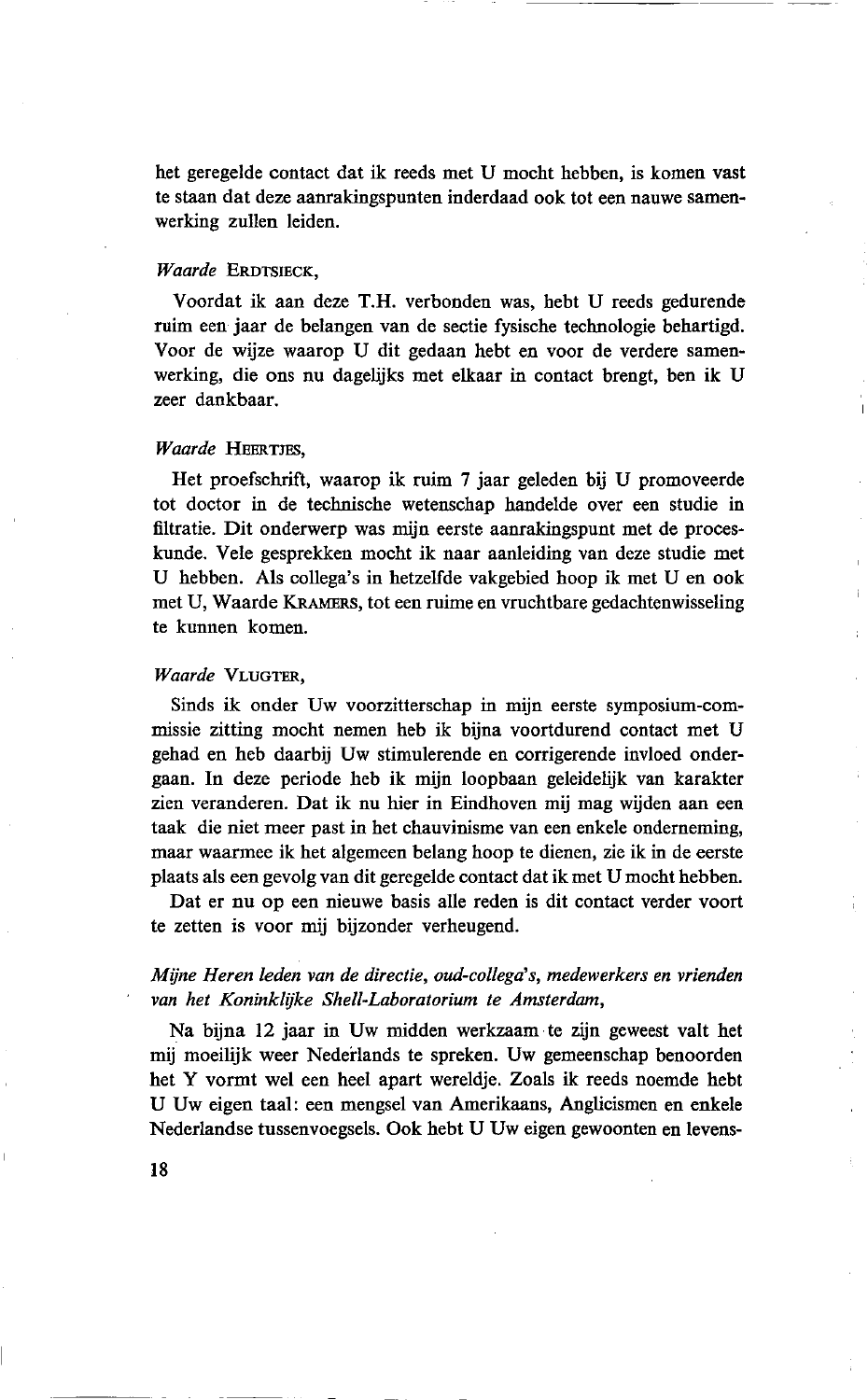stijl, Uw eigen verbindingsdienst, waardoor nieuwe benoemingen en veranderingen in de organisatie als een lopend vuurtje door het laboratorium verbreid worden, waarbij dit proces ook wel eens in omgekeerde volgorde plaats vindt.

Een beter opleidingsinstituut voor de proceskunde dan Uw laboratorium kan ik mij moeilijk voor de geest roepen. Indien ik in mijn opzet voor de opleiding hier in Eindhoven mocht slagen zal dit voor een zeer groot deel te danken zijn aan hetgeen ik bij U en van U geleerd heb.

Zoals ik ook reeds tijdens mijn afscheid van Uw laboratorium gezegd heb is dat wat ik hier in Eindhoven het meest zal missen het geregelde contact met collega's uit hetzelfde vakgebied, alsmede de inspirerende invloed en de voortdurende dwang tot zelfcritiek die van dit contact uitgaat. De jaren die ik te Amsterdam heb doorgebracht zullen dan ook blijvend in mijn herinnering gegrift zijn.

#### Dames en Heren Studenten.

Vele woorden zijn vanaf deze plaats reeds tot U gesproken. Slechts weinig heb ik daar nog aan toe te voegen. U kreeg reeds wijze raadgevingen over de studie zelf. Voor de plaats die U later in de maatschappij zult innemen heeft men reeds Uw aandacht gevraagd en op de vorming van Uw karakter en Uw persoonlijkheid als complement van Uw studie heeft men meerdere malen de nadruk gelegd. Slechts één punt wil ik nog onder Uw aandacht brengen.

Diegenen onder U die in de procesindustrie hun bestemming zullen vinden, zullen bemerken dat dit een groot-industrie is met een vrij sterk doorgevoerde organisatievorm. De procesindustrie is weliswaar slechts weinig intensief aan handenarbeid echter naar verhouding tot andere industrieën zeer intensief aan intellectuele arbeid. U zult derhalve veel moeten samenwerken met collega's met ongeveer dezelfde opleiding, die zowel boven U, naast U als onder U gesteld kunnen zijn. Dit geldt in nog sterkere mate indien U bij de research of bij de ontwikkeling van nieuwe processen betrokken bent hetgeen voor de meesten van U het geval zal zijn. Het menselijke aspect van Uw arbeid wordt dan wel erg belangrijk. De speelsheid van het studentenleven, waarbij U terecht nog Uw eigen persoon centraal stelt, zult U dan geruild moeten hebben voor de ernst van het bedrijfsleven waarbij U slechts een radertje van de gehele bedrijfsmachine vormt. U zult op onzelfzuchtige wijze Uw bijdrage moeten inpassen in het geheel en op deze wijze Uw aandeel in de totale verantwoordelijkheid dragen.

J